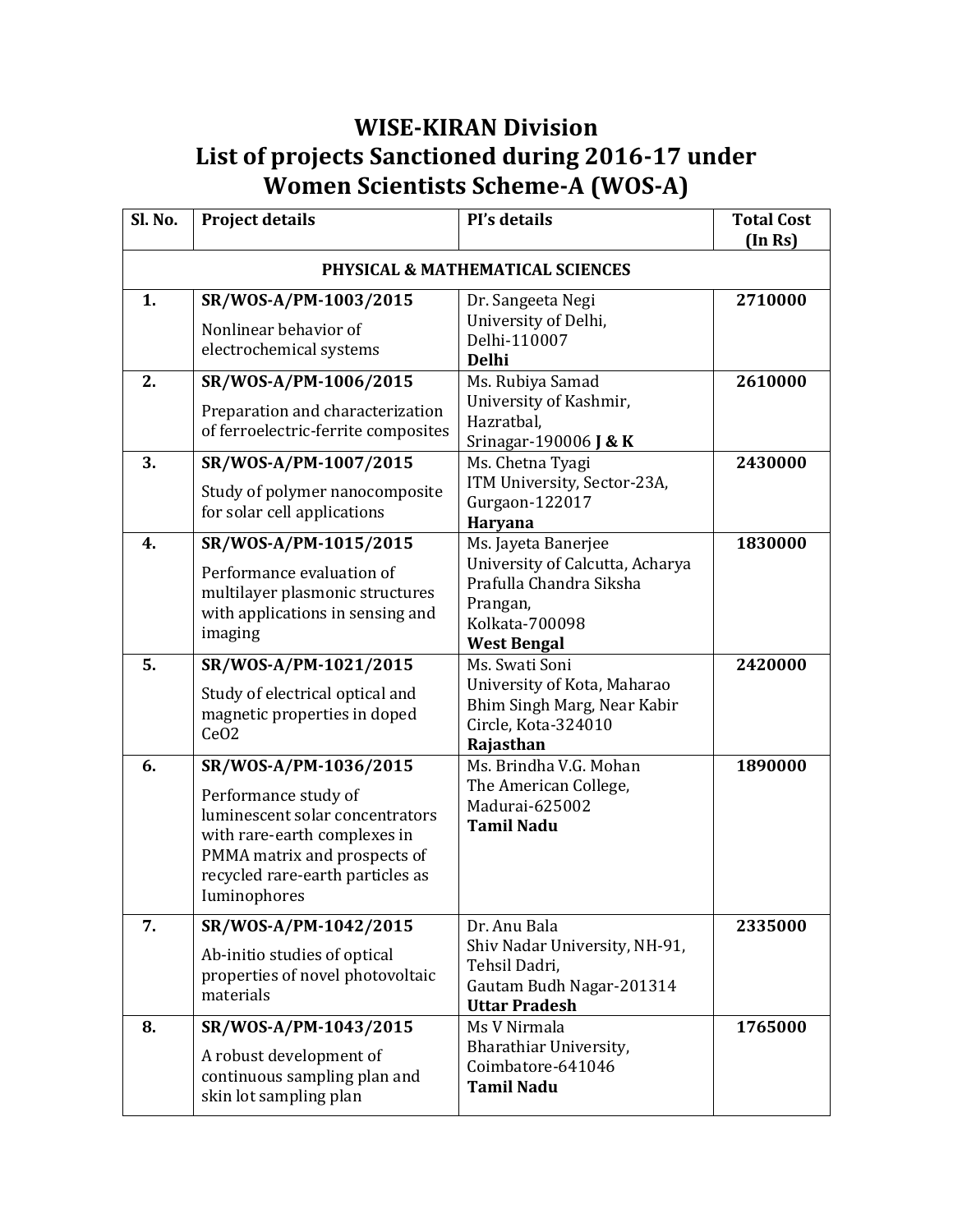| 9.  | SR/WOS-A/PM-1051/2015                                                                                                          | Ms. Swathi Anneboina                                                                                                           | 1750000 |
|-----|--------------------------------------------------------------------------------------------------------------------------------|--------------------------------------------------------------------------------------------------------------------------------|---------|
|     | Synthesis, characterization and<br>study of sensing properties of<br>transition metal ions ZnO based<br>nanoparticles          | Institute of Technology and<br>Management, Gowdavelly<br>(Village), Medchal (Mandal),<br>Ranga Reddy Dist.-501401<br>Telangana |         |
| 10. | SR/WOS-A/PM-1059/2015                                                                                                          | Dr. Atasi Patra Maiti                                                                                                          | 2414000 |
|     | Analytic and numerical study on<br>dynamics of biological species<br>with delay                                                | Indian Institute of Technology,<br>Kharagpur-721302<br><b>West Bengal</b>                                                      |         |
| 11. | SR/WOS-A/PM-2/2016                                                                                                             | Dr. Kamala Latha Banda                                                                                                         | 2409000 |
|     | Development of parallel<br>algorithms for multi-canonical<br>monte carlo technique:<br>application to liquid crystal<br>models | University of Hyderabad, P.O.<br>Central University,<br>Hyderabad-500046<br>Telengana                                          |         |
| 12. | SR/WOS-A/PM-3/2016                                                                                                             | Ms. Reenu Mary Kuriakose                                                                                                       | 1380000 |
|     | Synthesis, characterization and<br>collective properties of active<br>particles                                                | Sathyabama University, Rajiv<br>Gandhi Salai,<br>Chennai-600119<br><b>Tamil Nadu</b>                                           |         |
| 13. | SR/WOS-A/PM-4/2016                                                                                                             | Dr Priya Sharma                                                                                                                | 2405000 |
|     | Quasiclassical methods for<br>degenerate Fermi systems in<br>confined geometries low<br>dimensions                             | Indian Institute of Science,<br>Bangalore-560012<br><b>Karnataka</b>                                                           |         |
| 14. | SR/WOS-A/PM-8/2016                                                                                                             | Dr. Manjari Sharma                                                                                                             | 2421000 |
|     | Study of microscopic optical<br>potential with three body forces<br>and equation of State                                      | Aligarh Muslim University,<br>Aligarh-202002<br><b>Uttar Pradesh</b>                                                           |         |
| 15. | SR/WOS-A/PM-10/2016                                                                                                            | Dr. Madhulita Das                                                                                                              | 2410000 |
|     | Development of relativistic<br>opacity code for hot and dense<br>plasma                                                        | National Institute of Technology<br>Rourkela-769088<br><b>Odisha</b>                                                           |         |
| 16. | .SR/WOS-A/PM-11/2016                                                                                                           | Dr. Chhayabrita Maji                                                                                                           | 2180000 |
|     | Moulding of two advanced<br>materials for technical<br>applications                                                            | Indian Association for the<br>Cultivation of Science,<br>Kolkata-700032<br><b>West Bengal</b>                                  |         |
| 17. | SR/WOS-A/PM-14/2016                                                                                                            | Dr. Anjana Sinha                                                                                                               | 2430000 |
|     | Some current quantum<br>mechanical problems in linear<br>and nonlinear quantum systems                                         | Indian Statistical Institute,<br>Barrackpore Trunk Road,<br>Kolkata-700108<br><b>West Bengal</b>                               |         |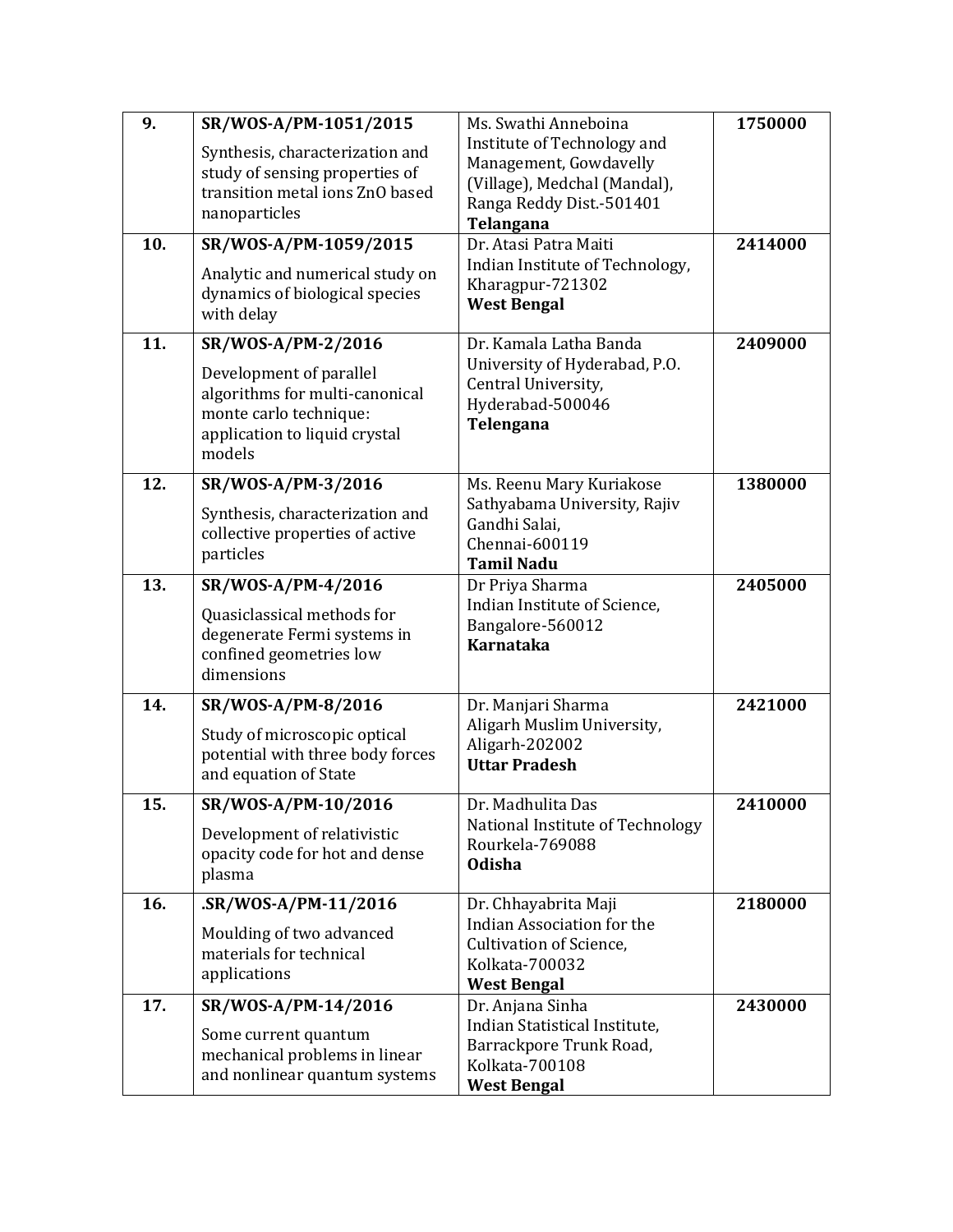| 18. | SR/WOS-A/PM-16/2016                                          | Dr. Smita Chaturvedi                               | 2955000 |
|-----|--------------------------------------------------------------|----------------------------------------------------|---------|
|     | Nanocomposites of rare earth                                 | <b>Indian Institute of Science</b>                 |         |
|     | orthoferrites RFeO3: An approach                             | Education & Research,<br>Pune-411021               |         |
|     | towards multiferroicity                                      | <b>Maharashtra</b>                                 |         |
| 19. | SR/WOS-A/PM-18/2016                                          | Ms. Divya Raghavan                                 | 1375000 |
|     | Trajectory controllability of                                | Indian Institute of Technology,                    |         |
|     | nonlinear systems using                                      | Roorkee-247667,<br><b>Uttrakhand</b>               |         |
|     | fractional calculus                                          |                                                    |         |
| 20. | SR/WOS-A/PM-21/2016                                          | Ms Ashwini Vishal Mahajan                          | 1935000 |
|     | Dynamic phase transitions in                                 | Savitribai Phule University,                       |         |
|     | complex networks                                             | Pune-411007<br><b>Maharashtra</b>                  |         |
| 21. | SR/WOS-A/PM-25/2016                                          | Dr. Mahe Talat                                     | 2508000 |
|     | Scalable production of grapheme                              | Banaras Hindu University,                          |         |
|     | oxide, its derivatives and                                   | Varanasi-221005                                    |         |
|     | applications in: Metal detection in                          | <b>Uttar Pradesh</b>                               |         |
|     | water and toxicity assay in beauty                           |                                                    |         |
|     | creams, Targeted drug delivery &                             |                                                    |         |
|     | Industrial application of $\beta$ -<br>amylase               |                                                    |         |
| 22. |                                                              | Dr. Sushma Palimar                                 |         |
|     | SR/WOS-A/PM-31/2016                                          | Indian Institute of Science,                       | 2410000 |
|     | Primes of the form x^2+ny^2<br>with Legendre $(x m)=\pm 1$ , | Bangalore-560012                                   |         |
|     | Legendre $(y m)=0$ and                                       | <b>Karnataka</b>                                   |         |
|     | Legndre $(x m)=0$ , Legendre                                 |                                                    |         |
|     | $(y m)$ = $)=\pm 1$ for some m $\varepsilon$ N and           |                                                    |         |
|     | related problems                                             |                                                    |         |
| 23. | SR/WOS-A/PM-40/2016                                          | Dr. Pragya Hejib                                   | 2904000 |
|     | Nonlinearities in semiconductor                              | University of Delhi, South<br>Campus,              |         |
|     | optical amplifiers (SOA)                                     | New Delhi-110021                                   |         |
|     |                                                              | <b>Delhi</b>                                       |         |
| 24. | SR/WOS-A/PM-44/2016                                          | Ms Sarita Devi Sharma                              | 2342000 |
|     | Synthesis & characterization of                              | GGS Indraprastha University,                       |         |
|     | environmental friendly                                       | Sector-16 C, Dwarka,<br>New Delhi-110078           |         |
|     | thermoelectric materials for                                 | <b>Delhi</b>                                       |         |
|     | renewable energy applications                                |                                                    |         |
| 25. | SR/WOS-A/PM-47/2016                                          | Dr Deepika Tripathi                                | 2620000 |
|     | Substitution induced                                         | Barkatullah University,<br><b>Bhopal-462026</b>    |         |
|     | multifunctional behavior of oxide                            | <b>Madhya Pradesh</b>                              |         |
|     | materials                                                    |                                                    |         |
| 26. | SR/WOS-A/PM-58/2016                                          | Dr. Rakhee Malik                                   | 2450000 |
|     | Laser driven THz radiation                                   | Indian Institute of Technology<br>Delhi, Hauz Khas |         |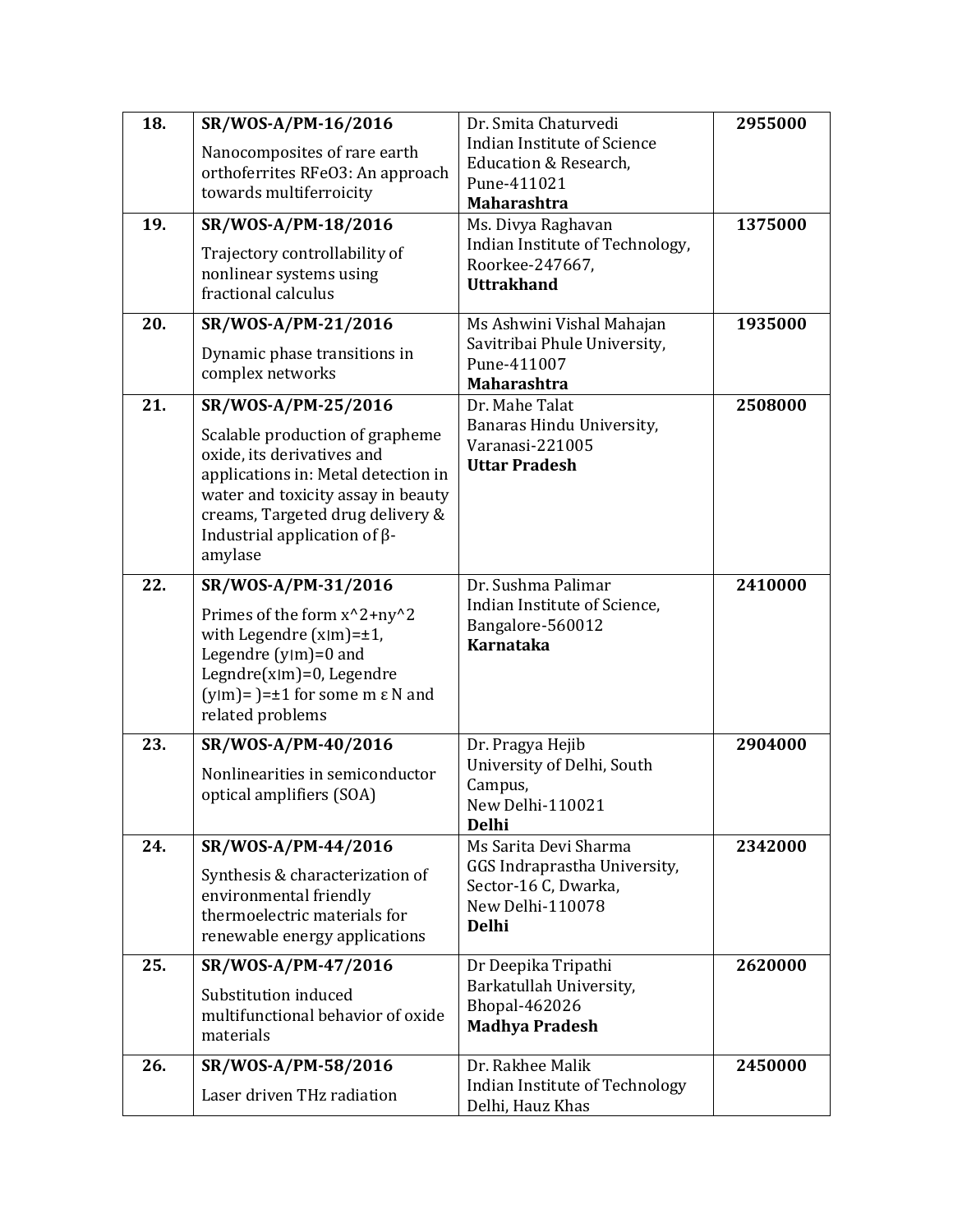|     | generation in plasmas and metal<br>films                                                                                                                                                                        | New Delhi-110016<br><b>Delhi</b>                                                                                                                                                                                               |         |
|-----|-----------------------------------------------------------------------------------------------------------------------------------------------------------------------------------------------------------------|--------------------------------------------------------------------------------------------------------------------------------------------------------------------------------------------------------------------------------|---------|
| 27. | SR/WOS-A/PM-65/2016<br>Tailoring the properties of<br>InGaN/TiO2 nano-<br>heterostructures for the<br>fabrication of efficient water<br>splitters                                                               | Dr. C Saraswathi<br><b>International Centre for</b><br>Materials Science & Chemistry<br>and Physics of Materials Unit,<br>Jawaharlal Nehru Centre for<br>Advanced Scientific Research,<br>Bangalore-560064<br><b>Karnataka</b> | 3168000 |
|     |                                                                                                                                                                                                                 | <b>CHEMICAL SCIENCES</b>                                                                                                                                                                                                       |         |
| 28. | SR/WOS-A/CS-1051/2014<br>Greener synthetic protocols for<br>chromenes and chromone<br>derivatives                                                                                                               | Ms. Naga Prathima<br>Osmania University,<br>Hyderabad-500007<br>Telengana                                                                                                                                                      | 1845000 |
| 29. | SR/WOS-A/CS-1084/2014<br>Design and structural studies of<br>PDK-1 (Anticancer target)<br>inhibitors                                                                                                            | Dr. Vennila Kailasam Natesan<br>The Gandhigram Rural Institute<br>(Deemed University)<br>Gandhigram-624302<br><b>Tamil Nadu</b>                                                                                                | 2750000 |
| 30. | SR/WOS-A/CS-1003/2015<br>One-pot synthesis of<br>isoquinolines from oximes over<br>Nb-containing-mixed phase-<br>mesoporous/microporous<br>materials via Beckmann<br>rearrangement cum ring-closing<br>reaction | Dr. Rani S. Jha<br>National Chemical Laboratory,<br>Pune-411008<br><b>Maharashtra</b>                                                                                                                                          | 2730000 |
| 31. | SR/WOS-A/CS-1012/2015<br>Development of colon specific<br>drug delivery system using<br>natural carbohydrate polymer<br>capped, photoluminescent<br>mesoporous silica nanoparticle                              | Ms. Soumyashree Dhal<br>National Institute of Technology<br>Rourkela-769008<br><b>Odisha</b>                                                                                                                                   | 1650000 |
| 32. | SR/WOS-A/CS-1015/2015<br>Development of one step flame<br>method at liquid-liquid interface:<br>A novel method for synthesis of<br>semiconductors quantum dots<br>thin film                                     | Ms. Aarti Prashant Gaikwad<br>National Chemical Laboratory,<br>Pune-411008<br>Maharashtra                                                                                                                                      | 1620000 |
| 33. | SR/WOS-A/CS-1020/2015<br>Design and development of<br>metal/metal oxides nano                                                                                                                                   | Dr Archana Chaudhary<br>Indian Institute of Technology<br>Indore, Khandwa Road, Simrol,                                                                                                                                        | 2720000 |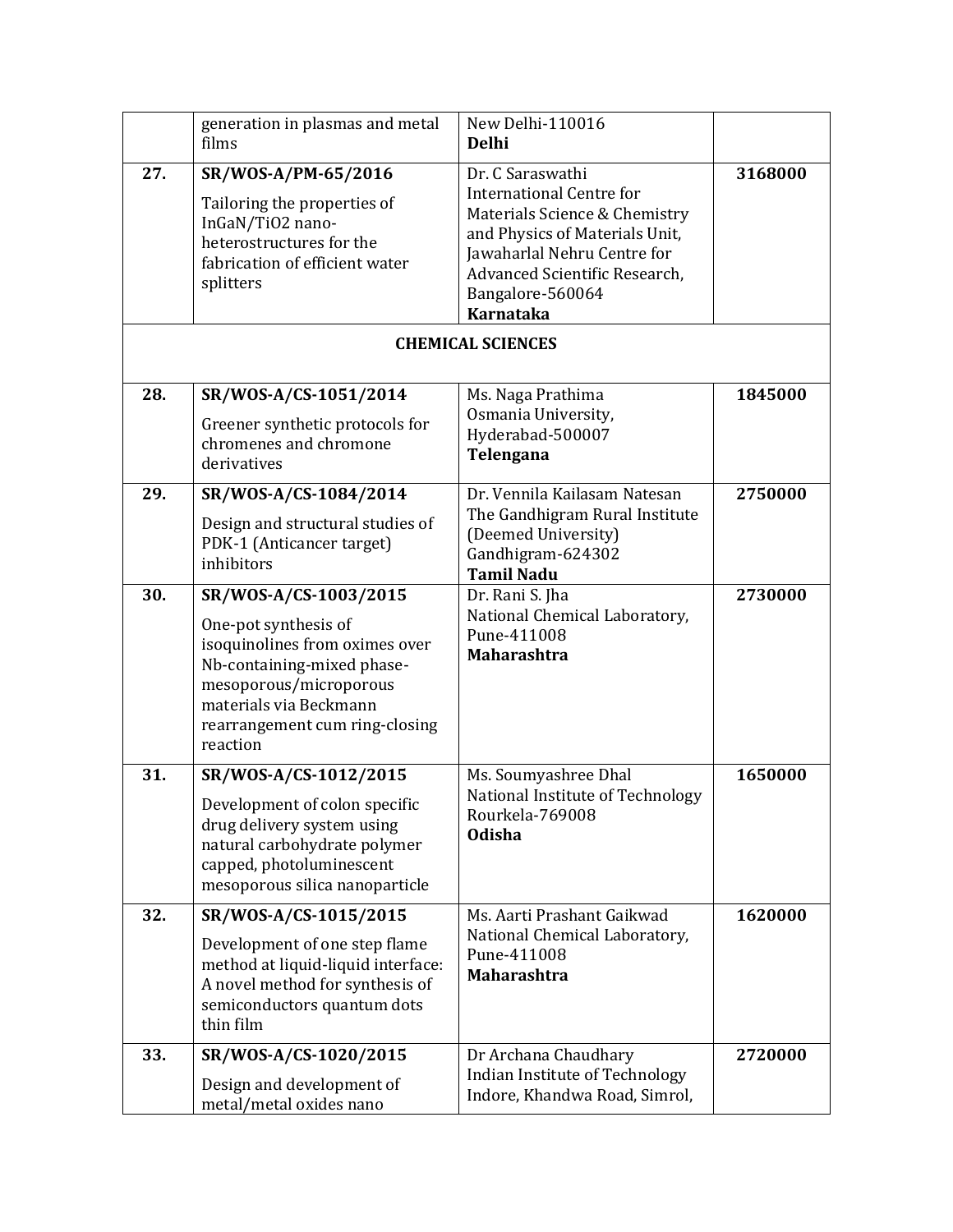|     | particles and their catalytic<br>applications                                                                                                                                                                                                | Indore-452020<br><b>Madhya Pradesh</b>                                                                                                                      |         |
|-----|----------------------------------------------------------------------------------------------------------------------------------------------------------------------------------------------------------------------------------------------|-------------------------------------------------------------------------------------------------------------------------------------------------------------|---------|
| 34. | SR/WOS-A/CS-1024/2015<br>Synthesis of indole based carbo-<br>/heterocycles via base catalyzed<br>intermolecular cyclization of<br>allenylindoles with rtho<br>functionalized aldehydes                                                       | Dr. Uruvakili Anasuyamma<br>University of Hyderabad,<br>Gachibowli,<br>Hyderabad-500046<br>Telengana                                                        | 3220000 |
| 35. | SR/WOS-A/CS-1030/2015<br>Synthesis, characterization,<br>biological & computational study<br>of series of 1-[-oxo-3pheny1-2-<br>(benzosulfonamide)-<br>propylamido]-anthracene-9,10-<br>dione analog-Anthraquinone<br>based anticancer drugs | Ms. Manu Vatsal<br>National Institute of<br>Technology,<br>Hamirpur-177005<br><b>Himachal Pradesh</b>                                                       | 2430000 |
| 36. | SR/WOS-A/CS-1035/2015<br>Synthesis of water soluble cobalt<br>complexes and their catalytic<br>activities in aqueous and biphasic<br>medium                                                                                                  | Ms. Anita Bhatia<br>National Institute of Technology<br>Kurukshetra,<br>Kurukshetra-136119<br>Haryana                                                       | 2320000 |
| 37. | SR/WOS-A/CS-1042/2015<br>Synthesis, characterization and<br>application of novel magnetically<br>recoverable functionalized nano-<br>catalysts for various organic<br>transformations                                                        | Dr. Ramani Thekkathu<br>National Institute of Technology<br>Calicut,<br>Kozhikode-673601<br><b>Kerala</b>                                                   | 3300000 |
| 38. | SR/WOS-A/CS-1045/2015<br>Electrochemical investigation of<br>nanocomposite based catalysts<br>for CO2. reduction reaction in<br>energy harvesting system                                                                                     | Ms. Swarda Nitin Khatavkar<br>Savitribai Phule Pune<br>University, Ganeshkhind, Road,<br>Pune-411007<br><b>Maharashtra</b>                                  | 1700000 |
| 39. | SR/WOS-A/CS-1054/2015<br>Synthesis, fabrication and<br>development of grapheme based<br>gas sensors for detection of<br>ammonia (NH3), Nitrogen Oxides<br>(NOX) and Carbon Monoxide (CO)                                                     | Dr. Sanhita Majumdar<br>Indian Institute of Engineering<br>Science & Technology (IIEST),<br>Shibpur, Botanic Garden,<br>Howrah-711103<br><b>West Bengal</b> | 3000000 |
| 40. | SR/WOS-A/CS-1074/2015<br>Synthesis and characterization of<br>substituted cyclophsphazenes<br>and electrospun<br>polyphosphazene blends for                                                                                                  | Ms. Vidya Krishnamoorthy<br>Anna University,<br>Chennai-600025<br><b>Tamil Nadu</b>                                                                         | 1440000 |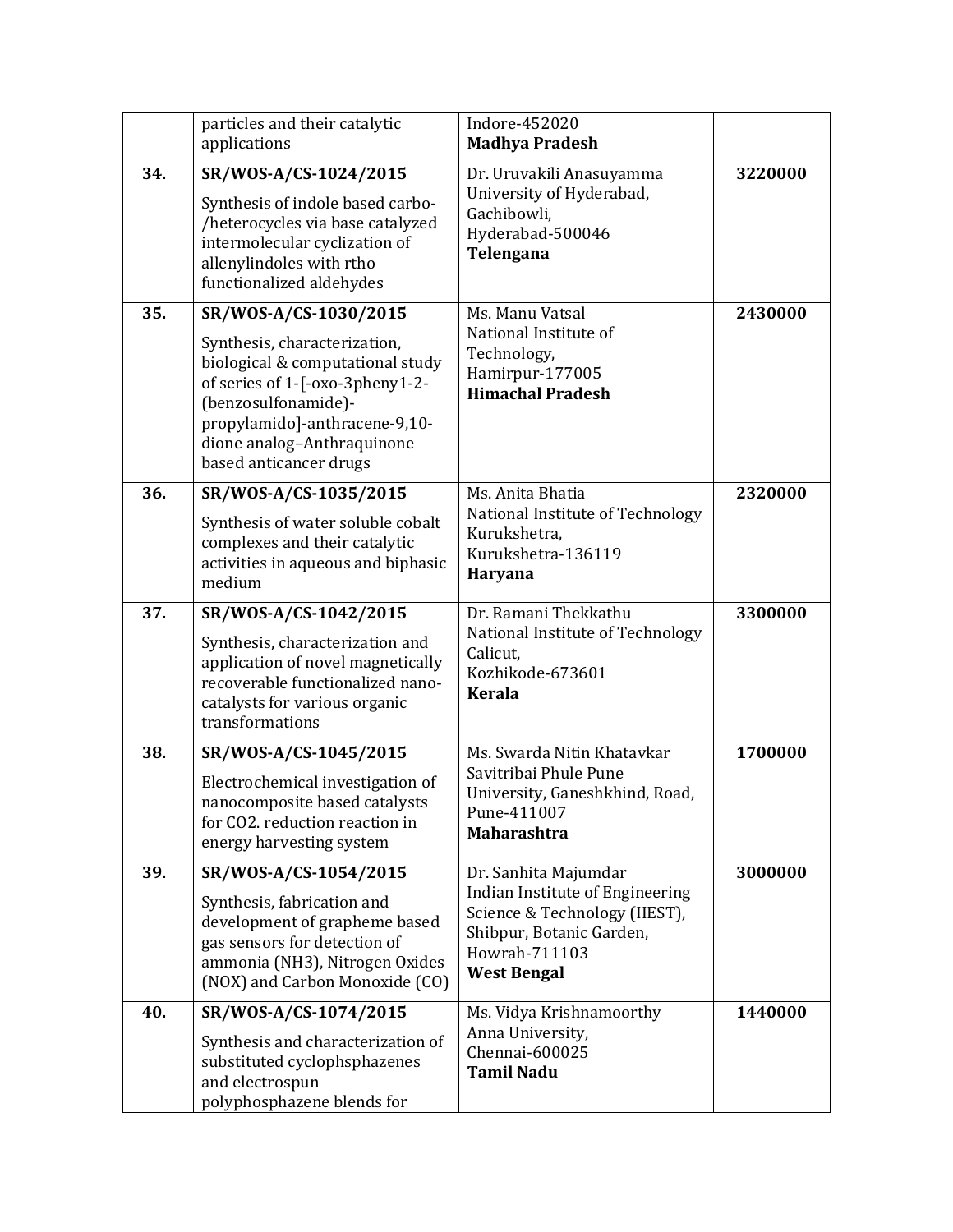|     | agricultural applications                                                                                                                                                                                                              |                                                                                                                                       |         |
|-----|----------------------------------------------------------------------------------------------------------------------------------------------------------------------------------------------------------------------------------------|---------------------------------------------------------------------------------------------------------------------------------------|---------|
| 41. | SR/WOS-A/CS-10/2016<br>Synthesis, characterization and<br>application of green bio nano<br>composites for environmental<br>remediation                                                                                                 | Dr Nalini Sankarsramakrishnan<br>Indian Institute of Technology,<br>Kanpur-208016<br><b>Uttar Pradesh</b>                             | 3000000 |
| 42. | SR/WOS-A/CS-20/2016<br>Development of multi-<br>elementally and nano<br>morphologically modified<br>advanced light weight carbon<br>nano tubes (CNTS) based<br>radiation shielding bandage<br>useful for broad application<br>spectrum | Dr Sarika Verma<br><b>Advanced Materials &amp;Processes</b><br>Research Institute,<br><b>Bhopal-462026</b><br><b>Madhya Pradesh</b>   | 2495000 |
| 43. | SR/WOS-A/CS-36/2016<br>Development of internally<br>plasticized high impact<br>grapheme/Clay-polyvinyl<br>chloride nanaocomposites                                                                                                     | Dr Sukanya Satapathy<br>Indian Institute of Chemical<br>Technology,<br>Hyderabad-500007<br>Telengana                                  | 2618000 |
|     |                                                                                                                                                                                                                                        | <b>LIFE SCIENCES</b>                                                                                                                  |         |
| 44. | SR/WOS-A/LS-1074/2015<br>Innovative downstream<br>processing techniques for the<br>extraction and purification of<br>bioactive compounds from<br>medicinal plants                                                                      | Dr. MC Lakshmi<br>University of Mysore,<br>Manasagangotri,<br>Mysore-570006<br><b>Karnataka</b>                                       | 3268000 |
| 45. | SR/WOS-A/LS-1075/2015<br>Investigation on the plausible<br>association of HMGB1 gene<br>aberrations with oral cancers and<br>the in vitro effect of HMGB1 on<br>cell cycle, proliferation, apoptosis,<br>invasion and metastasis       | Dr Saritha Katta<br>Basavatarakam Indo-American<br><b>Cancer Hospital and Research</b><br>Institute,<br>Hyderabad-500034<br>Telengana | 3278000 |
| 46. | SR/WOS-A/LS-1086/2014<br>Carrier mediated delivery of<br>antitubercular drug (S) for<br>management of pulmonary<br>tuberculosis                                                                                                        | Ms. Archana Bagre<br>Vedica College of B. Pharmacy<br>Gondermau, Gandhi Nagar,<br>Bhopal-462033<br><b>Madhya Pradesh</b>              | 2443000 |
| 47. | SR/WOS-A/LS-1218/2014<br>Production and molecular<br>characterization of Exo-                                                                                                                                                          | Ms Noor Afsha<br>National Dairy Research<br>Institute,                                                                                | 2266000 |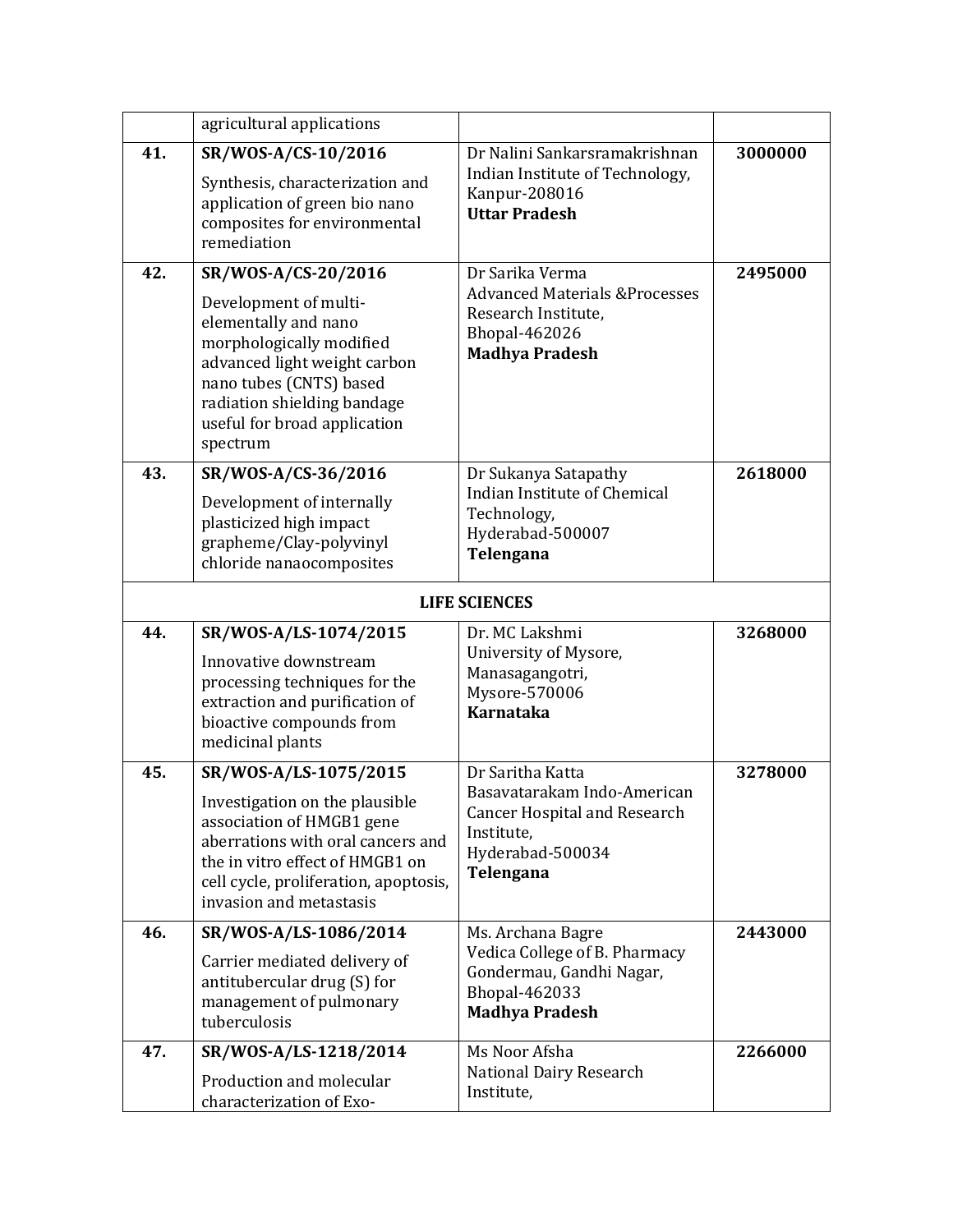|     | polysaccharides from latic acid<br>bacteria for texture improvement<br>of food products                                                                                                                                 | Bengaluru-560030<br><b>Karnataka</b>                                                                                            |         |
|-----|-------------------------------------------------------------------------------------------------------------------------------------------------------------------------------------------------------------------------|---------------------------------------------------------------------------------------------------------------------------------|---------|
| 48. | SR/WOS-A/LS-1222/2014<br>Development & evaluation of<br>novel formulation of herbal<br>bioactives for treatment of<br>epilepsy                                                                                          | Ms. Deepika Yadav<br>B.S. Anangpuria Institute of<br>Pharmacy, Alampur,<br>Faridabad-121004<br>Haryana                          | 1936000 |
| 49. | SR/WOS-A/LS-1329/2014<br>Development of bicistronic DNA<br>Vaccine for classical swine fever<br>with GM-CSF as a molecular<br>adjuvant                                                                                  | Dr. Sarika Sasi<br>Institute of Animal Health &<br>Veterinary Biologicals Hebbal,<br>Bangalore-560032<br><b>Karnataka</b>       | 3215000 |
| 50. | SR/WOS-A/LS-1021/2015<br>Molecular characterization of Agr<br>& Toxin-Antitoxin systems of<br>hospital & community acquired<br>MRSA isolated from India to<br>understand its role in biofilm and<br>multidrug tolerance | Ms. Sonia Jain<br>Indian Institute of Chemical<br>Biology, 4 Raja S.C. Mullick<br>Road,<br>Kolkata-700032<br><b>West Bengal</b> | 2030000 |
| 51. | SR/WOS-A/LS-1089/2015<br>Recovery of avian infectious<br>bronchitis virus from cDNA (B17<br>strain)                                                                                                                     | Ms. Shilpa Panikkaparambil<br>Madras Veterinary College,<br>Chennai-600007<br><b>Tamil Nadu</b>                                 | 2485000 |
| 52. | SR/WOS-A/LS-1109/2015<br>Neuro-modulatory effect of BDNF<br>on narcotic addiction                                                                                                                                       | Dr Kusumika Gharami<br>Indian Institute of Chemical<br>Biology, 4, S.C. Mullick Road,<br>Kolkata-700032<br><b>West Bengal</b>   | 2980000 |
| 53. | SR/WOS-A/LS-1120/2015<br>Molecular mapping and<br>octopamine receptor gene<br>polymorphism based detection of<br>amitraz resistance in cattle tick,<br>Rhipicephalus (Boophilus)<br>micropuls                           | Dr Jyoti<br>Guru Angad Dev Veterinary &<br>Animal Sciences University,<br>Ludhiana-141004<br>Punjab                             | 3080000 |
| 54. | SR/WOS-A/LS-1137/2015<br>Sustainable bioprocess for the<br>production of high value succinic<br>acid from municipal waste                                                                                               | Ms. Amulya Kotamraju<br><b>CSIR-Indian Institute of</b><br>Chemical Technology,<br>Hyderabad-500007<br>Telengana                | 1474000 |
| 55. | SR/WOS-A/LS-1138/2015<br>Potential of purine nucleoside<br>degrading probiotic lactic acid                                                                                                                              | Dr Neha Pandey<br>University of Delhi,<br>Delhi-110007                                                                          | 3000000 |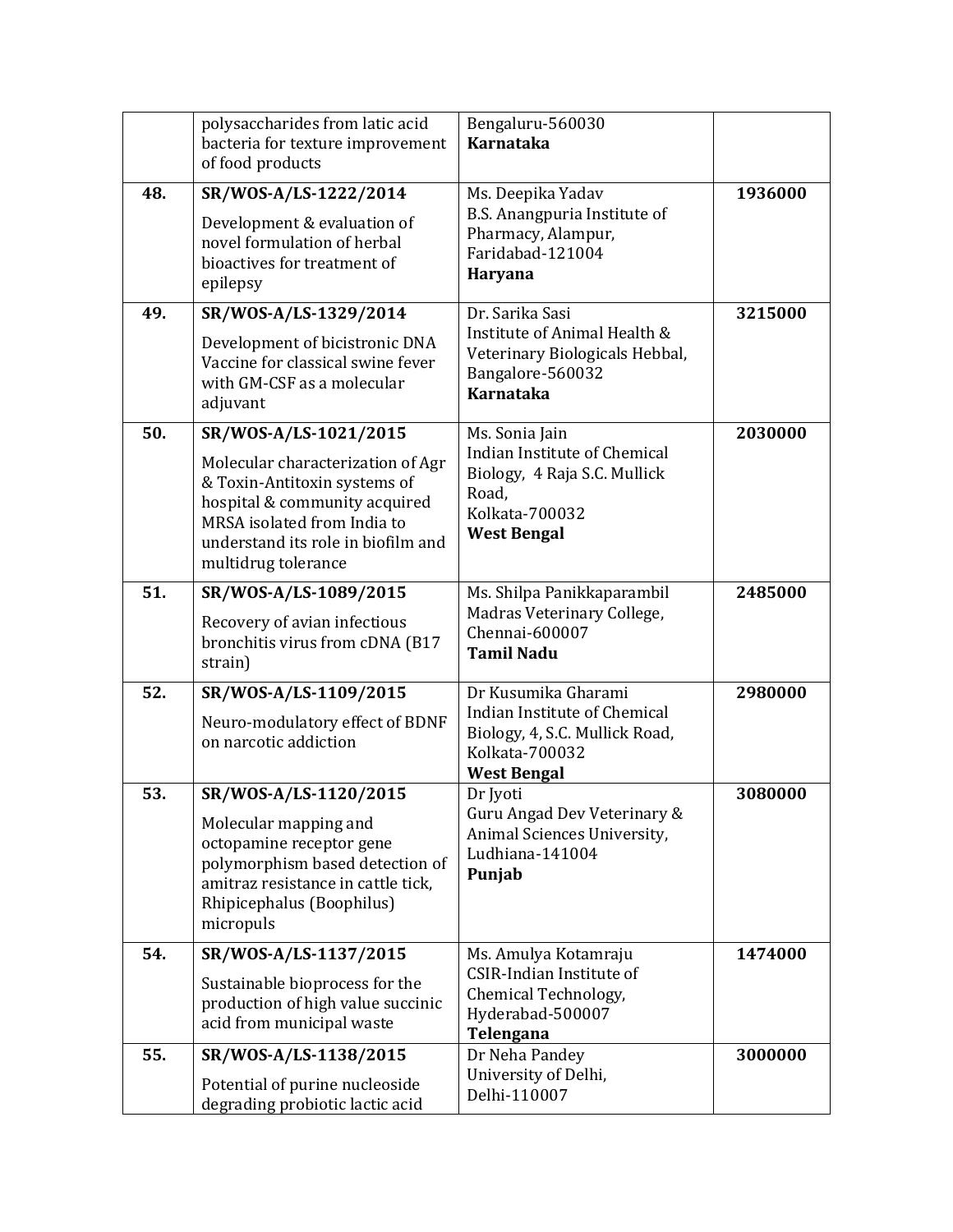|     | bacteria in lowering serum uric<br>acid levels and management of<br>hyperuricemia                                                                                                      | <b>Delhi</b>                                                                                                                                              |         |
|-----|----------------------------------------------------------------------------------------------------------------------------------------------------------------------------------------|-----------------------------------------------------------------------------------------------------------------------------------------------------------|---------|
| 56. | SR/WOS-A/LS-1175/2015<br>Unravelling the effect of elevated<br>carbon-di-oxide mediated abiotic<br>stress in chickpea transcriptome                                                    | Dr. Paramita Palit<br><b>International Crops Research</b><br>Institute for the Semi-Arid<br>Tropics, (ICRISAT),<br>Patancheru-502324<br>Telengana         | 3185000 |
| 57. | SR/WOS-A/LS-1182/2015<br>Improvement of lodging<br>resistance in rice cultivars<br>through introgression of "SCM2"<br>gene conferring culm strength                                    | Dr. Subashini Govindan<br>Tamil Nadu Agricultural<br>University<br>Coimbatore-641003,<br><b>Tamil Nadu</b>                                                | 2770000 |
| 58. | SR/WOS-A/LS-1185/2015<br>Studies on involvement of<br>microRNAs in environmental<br>neurotoxin induced<br>neurodegeneration                                                            | Ms. Tanisha Singh<br><b>CSIR-Indian Institute of</b><br>Toxicology Research,<br>Lucknow-226001<br><b>Uttar Pradesh</b>                                    | 1980000 |
| 59. | SR/WOS-A/LS-1194/2015<br>Bacterial inclusion bodies as a<br>model for study of $\alpha$ -<br>synuleinopathy                                                                            | Ms. Sudeepa Srichandran<br>National Institute of<br>Immunology,<br>New Delhi-110067<br><b>Delhi</b>                                                       | 1920000 |
| 60. | SR/WOS-A/LS-1196/2015<br>An investigation of in vitro and in<br>vivo anticancer activity of green<br>synthesized silver nanoparticles<br>against skin cancer and<br>formulation of gel | Ms. Sunita Vishnu Patil<br>Karpagam University, Karpagam<br>Academy of Higher Education,<br>Pollachi Main Road,<br>Coimbatore-641021<br><b>Tamil Nadu</b> | 1690000 |
| 61. | SR/WOS-A/LS-1199/2015<br>Bio-priming mediated nutrient<br>use efficiency of okra<br>(Ablemoschus esulentus L.<br>Moench)                                                               | Ms. Sumita Pal<br><b>Institute of Agricultural</b><br>Sciences, Banaras Hindu<br>University,<br>Varanasi-221005<br><b>Uttar Pradesh</b>                   | 1750000 |
| 62. | SR/WOS-A/LS-1118/2015<br>Genetic and phenotypic analysis<br>of fucosyltransferase-2 (FUT-2)<br>gene in Mumbai population                                                               | Ms. Kshiitija Suhas Rane Yadav<br>MGM Medical College & Hospital<br><b>Educational Campus,</b><br>Navi Mumbai-410209<br><b>Maharashtra</b>                | 2200000 |
| 63. | SR/WOS-A/LS-1119/2015<br>Bedaquiline polymeric<br>nanoparticles for lung targeting: a<br>manna for treating multi drug                                                                 | Ms. Tejal Gaurav Rawal<br>Institute of Pharmacy, Nirma<br>University,<br>Ahmedabad-382481                                                                 | 2700000 |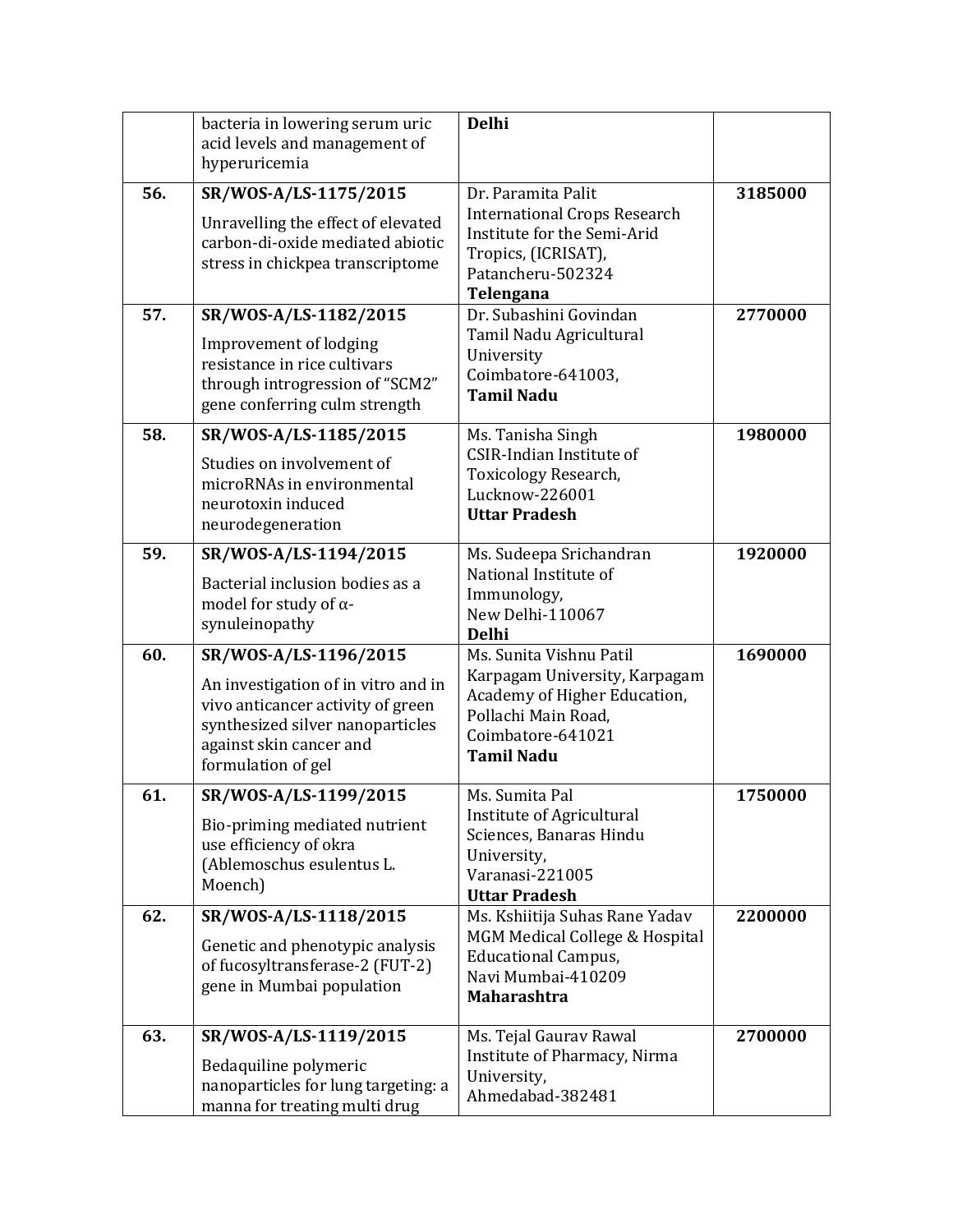|     | resistant tuberculosis                                                                                                                                                                                                                                | Gujarat                                                                                                                                                                                                                    |         |
|-----|-------------------------------------------------------------------------------------------------------------------------------------------------------------------------------------------------------------------------------------------------------|----------------------------------------------------------------------------------------------------------------------------------------------------------------------------------------------------------------------------|---------|
| 64. | SR/WOS-A/LS-1146/2015<br>Developing wheat genotypes safe<br>for celiac patients through<br>genome editing technologies                                                                                                                                | Dr. Monika Bansal<br>Punjab Agricultural University,<br>Ludhiana-14004<br>Punjab                                                                                                                                           | 2560000 |
| 65. | SR/WOS-A/LS-1179/2015<br>Experimental evolution of<br>thermal plasticity of body and<br>organ size in Drosophila<br>melanogaster                                                                                                                      | Dr. Shampa M. Ghosh<br>KIIT University,<br>Bhubaneswar-751024<br><b>Odisha</b>                                                                                                                                             | 3168000 |
| 66. | SR/WOS-A/LS-1204/2015<br>Characterization of micro RNA<br>turnover pathway in human cells                                                                                                                                                             | Dr. Pradipta Kundu<br>Indian Institute of Science,<br>Bangalore-560012<br><b>Karnataka</b>                                                                                                                                 | 3220000 |
| 67. | SR/WOS-A/LS-1206/2015<br>Biochemical basis of<br>micronutrient deficiency<br>tolerance in triticale x wheat<br>derivative lines                                                                                                                       | Ms. Ravneet Kaur<br>Punjab Agricultural University,<br>Ludhiana-141004<br><b>Tamil Nadu</b>                                                                                                                                | 1750000 |
| 68. | SR/WOS-A/LS-1214/2015<br><b>Enhancement of biofuel</b><br>production from pentose sugars<br>using gene shuffling by<br>Zymomonas mobilis and Pichia<br>stipitis using sweet sorghum                                                                   | Ms. Karuna Devi Jetti<br>Gandhi Institute of Technology<br>and Management Institute of<br>Science, Gandhi Institute of<br><b>Technology and Management</b><br>University,<br>Visakhapatnam-530045<br><b>Andhra Pradesh</b> | 1750000 |
| 69. | SR/WOS-A/LS-1224/2015<br>Development of tumor targeted<br>multifunctional calcium<br>phosphate nanocarrier for gene-<br>directed enzyme prodrug therapy<br>(GDEPT)                                                                                    | Dr Saba Naqvi<br>Indian Institute of Technology<br>Roorkee.<br>Roorkee-247667<br><b>Uttrakhand</b>                                                                                                                         | 3220000 |
| 70. | SR/WOS-A/LS-1225/2015<br>Novel nonlytic acinetobacter<br>phage AbDs1: Elucidation of<br>mechanism of infection and<br>manipulation of its genome to<br>deliver antibacterial peptides into<br>multi drug resistant<br>Acinetobacter baumannii strains | Ms. Harshita Nagasai Yakkala<br>University of Hyderabad,<br>Hyderabad-500046<br>Telengana                                                                                                                                  | 1980000 |
| 71. | SR/WOS-A/LS-1226/2015<br>Validation of auto antibodies and<br>their combined role with clinical,                                                                                                                                                      | Ms. Thejas Rajakumar<br>Kathrokolly<br>Manipal University, Kasturba                                                                                                                                                        | 1760000 |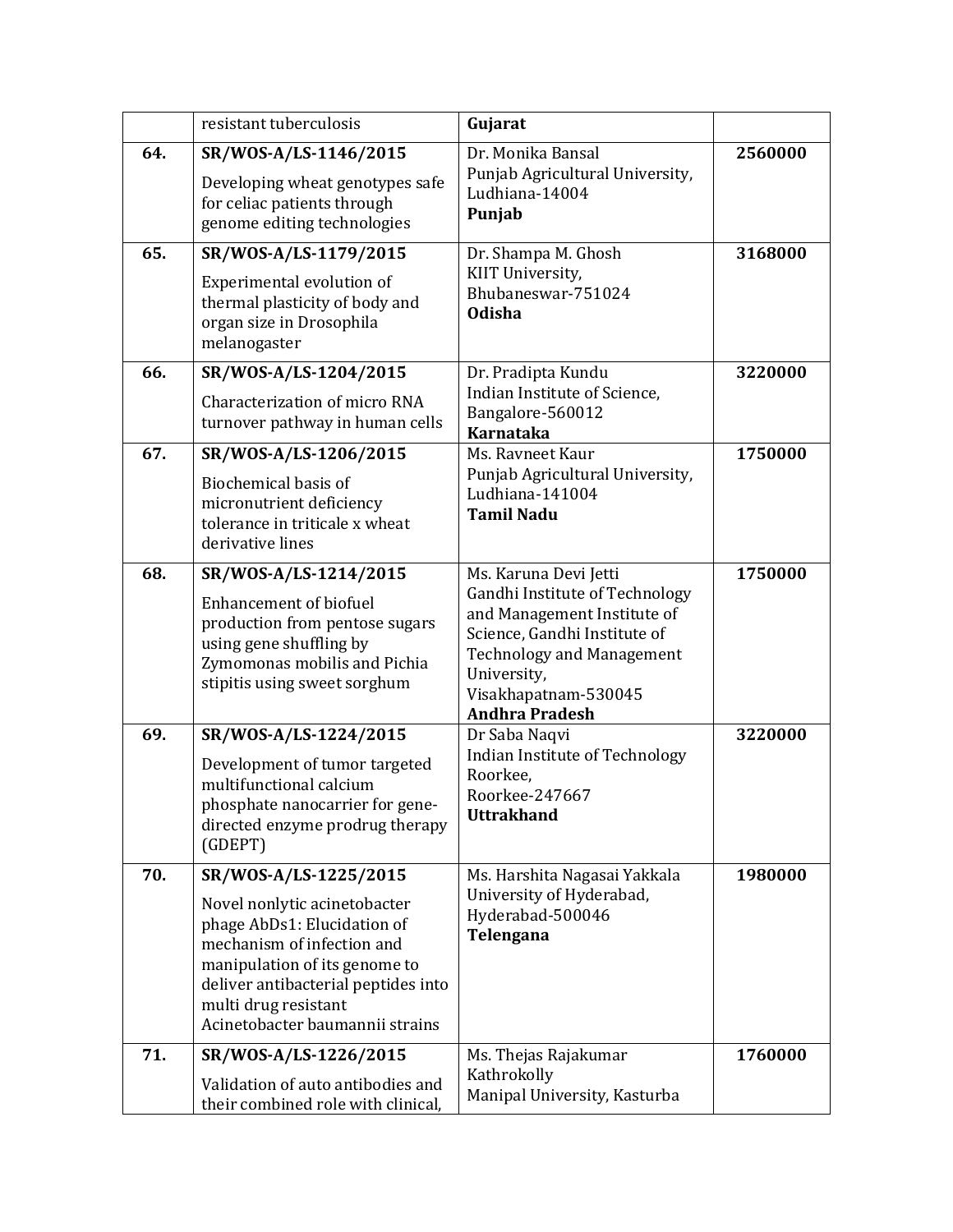|     | anthropometric and behavioural<br>factors in predicting breast<br>cancer risk in Indian women                                                                                                                            | <b>Medical College</b><br>Manipal-576104<br><b>Karnataka</b>                                                                                           |         |
|-----|--------------------------------------------------------------------------------------------------------------------------------------------------------------------------------------------------------------------------|--------------------------------------------------------------------------------------------------------------------------------------------------------|---------|
| 72. | SR/WOS-A/LS-1233/2015<br>Characterization of viral disease<br>complex in king chilli from North<br>Eastern Region of India and<br>development of efficient<br>multiplex immuno, immuno-<br>nucleo based detection system | Dr Ngathem Taibangnganbi<br>Chanu<br><b>ICAR Research Complex for NEH</b><br>Region, Manipur Centre,<br>Lamphelpat,<br>Imphal-795004<br><b>Manipur</b> | 3000000 |
| 73. | SR/WOS-A/LS-1237/2015<br>Molecular characterization of<br>genes regulating body growth in<br>rohu, Labeo rohita using<br>candidate gene approach                                                                         | Ms. Mausumee Mohanty<br><b>ICAR-Central Institute of</b><br>Freshwater Aquaculture,<br>Kausalyaganga,<br>Bhubaneswar-751002<br><b>Odisha</b>           | 2090000 |
| 74. | SR/WOS-A/LS-1246/2015<br>Biochemical and molecular<br>analysis of novel type of<br>mutanase from Paracoccus sp                                                                                                           | Dr Ravi Naga Amrutha<br>Indian Institute of Chemical<br>Technology, Tarnaka,<br>Hyderabad-500007<br>Telengana                                          | 2838000 |
| 75. | SR/WOS-A/LS-1248/2015<br>Identification of ribosnitches in<br>the context of alternative splicing                                                                                                                        | Ms. G. Ramya<br>International Institute of<br>Information Technology,<br>Hyderabad-500032<br>Telengana                                                 | 1935000 |
| 76. | SR/WOS-A/LS-1249/2015<br>Interdependence of ubiquitin<br>prorteasome system and<br>autophagy in cellular proteostasis<br>and its relevance in<br>neurodegenerative desorders                                             | Dr. Lakshmi Garimella<br>Jawaharlal Nehru Centre for<br>Advanced Scientific Research,<br>Bangalore-560064<br><b>Karnataka</b>                          | 3220000 |
| 77. | SR/WOS-A/LS-1250/2015<br>Role of class II TCP transcription<br>factors in interlinking growth and<br>host defense in Arabidopsis<br>thaliana                                                                             | Dr. Kavitha Rao Sarvepalli<br>Indian Institute of Science,<br>Bangalore-560012<br><b>Karnataka</b>                                                     | 3060000 |
| 78. | SR/WOS-A/LS-1251/2015<br>Development of long acting<br>formulation for parkinson's<br>disease                                                                                                                            | Ms. Komal Vikas Chaudhary<br>Institute of Pharmacy, Nirma<br>University,<br>Ahmedabad-382481,<br>Gujarat                                               | 2485000 |
| 79. | SR/WOS-A/LS-1262/2015<br>Oleuropein loaded<br>nanostructured lipid carrier<br>(NLC) as multifunctional                                                                                                                   | Ms. P Sucharitha<br>Sri Venkateswara College of<br>Pharmacy, RVS Nagar,<br>Chittoor-517127                                                             | 2594000 |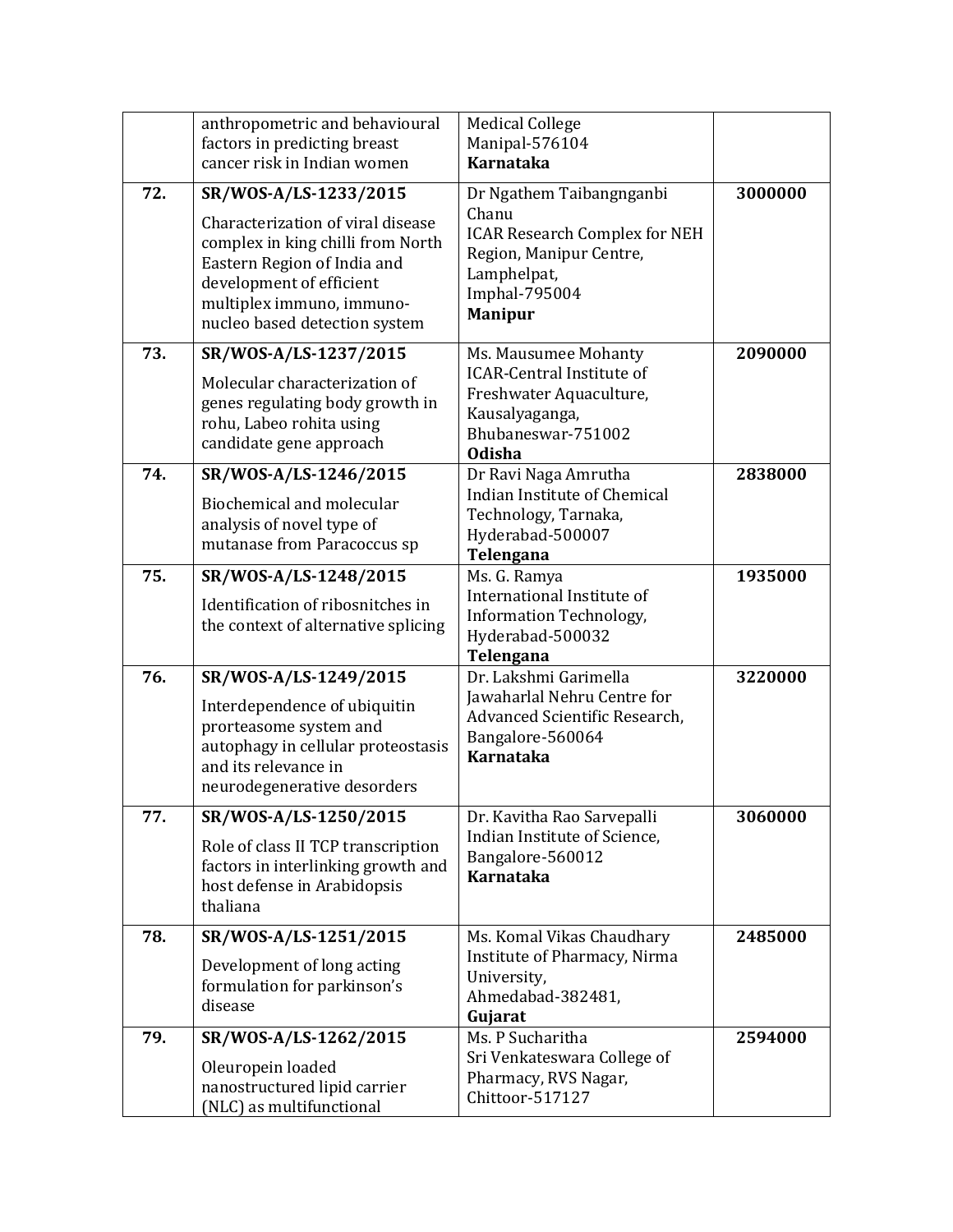|     | nanomedicine for treatment of<br>meningitis through nasal delivery                                                                                                                                                            | <b>Andhra Pradesh</b>                                                                                                                                                           |         |
|-----|-------------------------------------------------------------------------------------------------------------------------------------------------------------------------------------------------------------------------------|---------------------------------------------------------------------------------------------------------------------------------------------------------------------------------|---------|
| 80. | SR/WOS-A/LS-1268/2015<br>Development of anti-angiogenic<br>drug delivery system using a<br>combination of scFv for sFlt-1,<br>TRAIL and a natural compound<br>from Tinospora cordifolia                                       | Ms. Yashaswini Balaraju<br>University of Mysore,<br>Manasagangotri,<br>Mysore-570006<br><b>Karnataka</b>                                                                        | 2200000 |
| 81. | SR/WOS-A/LS-1278/2015<br>Cultivation, genetic diversity and<br>active principle segregation of<br>different accessions of Cichorium<br>intybus L (Chicory) growing in<br>Kashmir Himalaya and Ladakh                          | Ms. Bisma Malik<br>University of Kashmir,<br>Srinagar-190006<br>J & K                                                                                                           | 2040000 |
| 82. | SR/WOS-A/LS-1286/2015<br>In vivo and ex vivo studies on<br>therapeutic potential of quercetin<br>in the treatment of experimental<br>dysmenorrhoea                                                                            | Dr Afroz Jahan<br>Sri Venkateswara Veterinary<br>University,<br>Tirupati-517502,<br><b>Andhra Pradesh</b>                                                                       | 2210000 |
| 83. | SR/WOS-A/LS-1289/2015<br>Preparation, characterization of<br>simvastatin incorporated<br>gels/emulsion and their role in<br>promoting in bone regeneration<br>through measurement of bone<br>density in implants sites        | Dr. Swati Gupta<br>Panjab University, Sector-14,<br>Chandigarh-160014<br>Chandigarh                                                                                             | 3220000 |
| 84. | SR/WOS-A/LS-1290/2015<br>Protective effect of topical<br>application of celecoxib and/or n-<br>acety1 cysteine on<br>deoxynivalenol; a mycotoxin,<br>induced skin inflammation,<br>genotoxicity and tumorigenecity<br>in mice | Dr Sakshi Mishra<br>Central Drug Research Institute,<br>Lucknow-226031<br><b>Uttar Pradesh</b>                                                                                  | 3220000 |
| 85. | SR/WOS-A/LS-1309/2015<br>"Establishment and<br>characterization of oral cancer<br>cell lines (and oral cancer stem<br>cells) with drug sensitivity profile                                                                    | Dr. Mugdha Girish Sukhthankar<br><b>Advanced Centre for Treatment</b><br>Research and Education in<br>Cancer, Tata Memorial Centre,<br>Navi Mumbai-410210<br><b>Maharashtra</b> | 3220000 |
| 86. | SR/WOS-A/LS-1318/2015<br>Role of a novel ubiquitin ligase<br>FBXO4 in pathogensis of breast                                                                                                                                   | Dr. Ruby Dhar<br>All India Institute of Medical<br>Sciences,                                                                                                                    | 3220000 |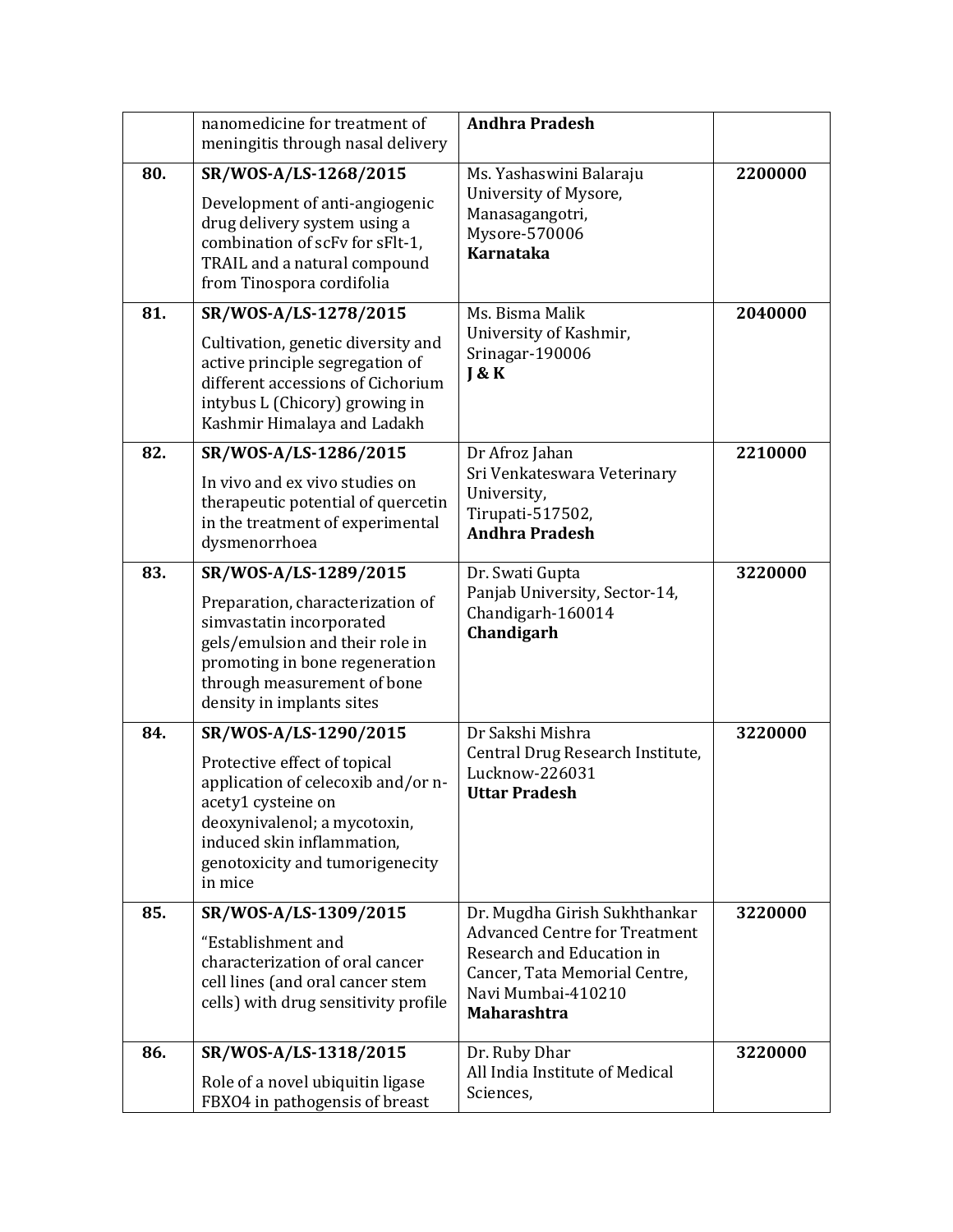|     | cancer                                                                                                                                                                                   | New Delhi-110029<br><b>Delhi</b>                                                                                                                |         |
|-----|------------------------------------------------------------------------------------------------------------------------------------------------------------------------------------------|-------------------------------------------------------------------------------------------------------------------------------------------------|---------|
| 87. | SR/WOS-A/LS-1339/2015<br>Development and identification of<br>heterotic hybrids for increasing<br>capsicum production                                                                    | Ms. Meenakshi Dubey<br>Jawaharlal Nehru University,<br>New Delhi-110067<br><b>Delhi</b>                                                         | 1815000 |
| 88. | SR/WOS-A/LS-1424/2015<br>Characterisation of mechanisms<br>of quinolone resistance in gram<br>negative bacteria                                                                          | Ms. PV Ravi Geetha<br>Sri Ramchandra Medical College<br>& Research Institute, Sri<br>Ramchandra University, Porur,<br>Chennai-600116 Tamil Nadu | 1700000 |
| 89. | SR/WOS-A/LS-7/2016<br>Synthesis of biofunctionalized<br>phyto-nanoarchitectures for<br>targeted therapy of inflammatory<br>bowel disease                                                 | Dr Swati Vishwas Pund<br>Indian Institute of Technology<br>Bombay,<br>Mumbai-400076<br><b>Maharashtra</b>                                       | 3220000 |
| 90. | SR/WOS-A/LS-9/2016<br>Investigating the role of a novel<br>RING domain E3-ubiquitin ligase,<br>DZIP3 in regulation of cell cycle<br>and cancer progression                               | Dr. Swati Chauhan<br>Institute of Life Sciences, Nalco<br>Square, Chandrasekharpur,<br>Bhubaneswar-751023<br><b>Odisha</b>                      | 3090000 |
| 91. | SR/WOS-A/LS-10/2016<br><b>Characterization of NFBD1</b><br>protein, a mediator of ATM DNA<br>damage response and to explore<br>its potential as a cancer<br>therapeutic target           | Dr. Neeru Singh<br>Indian Institute of Technology<br>Gandhinagar, Palai,<br>Gandhinagar-382355<br>Guajarat                                      | 3110000 |
| 92. | SR/WOS-A/LS-13/2016<br>Studying and experimentation of<br>different parameters for<br>cryopreservation of breast milk<br>and its constituent cells for use in<br>future medical emergent | Dr. Seema Tripathy<br>Utkal University, Vani Vihar,<br>Bhubaneswar-751004<br><b>Odisha</b>                                                      | 3220000 |
| 93. | SR/WOS-A/LS-12/2016<br>Investigating the role of plant<br>SNARE proteins in salt tolerance                                                                                               | Dr. Divya Rajagopal<br>National Centre for Biological<br>Sciences, Tata Institute of<br>Fundamental Research GKVK,<br><b>Bellary Road</b>       | 3000000 |
|     |                                                                                                                                                                                          | Bangalore-560065<br><b>Karnataka</b><br>Dr. Shalmali Bivalkar                                                                                   |         |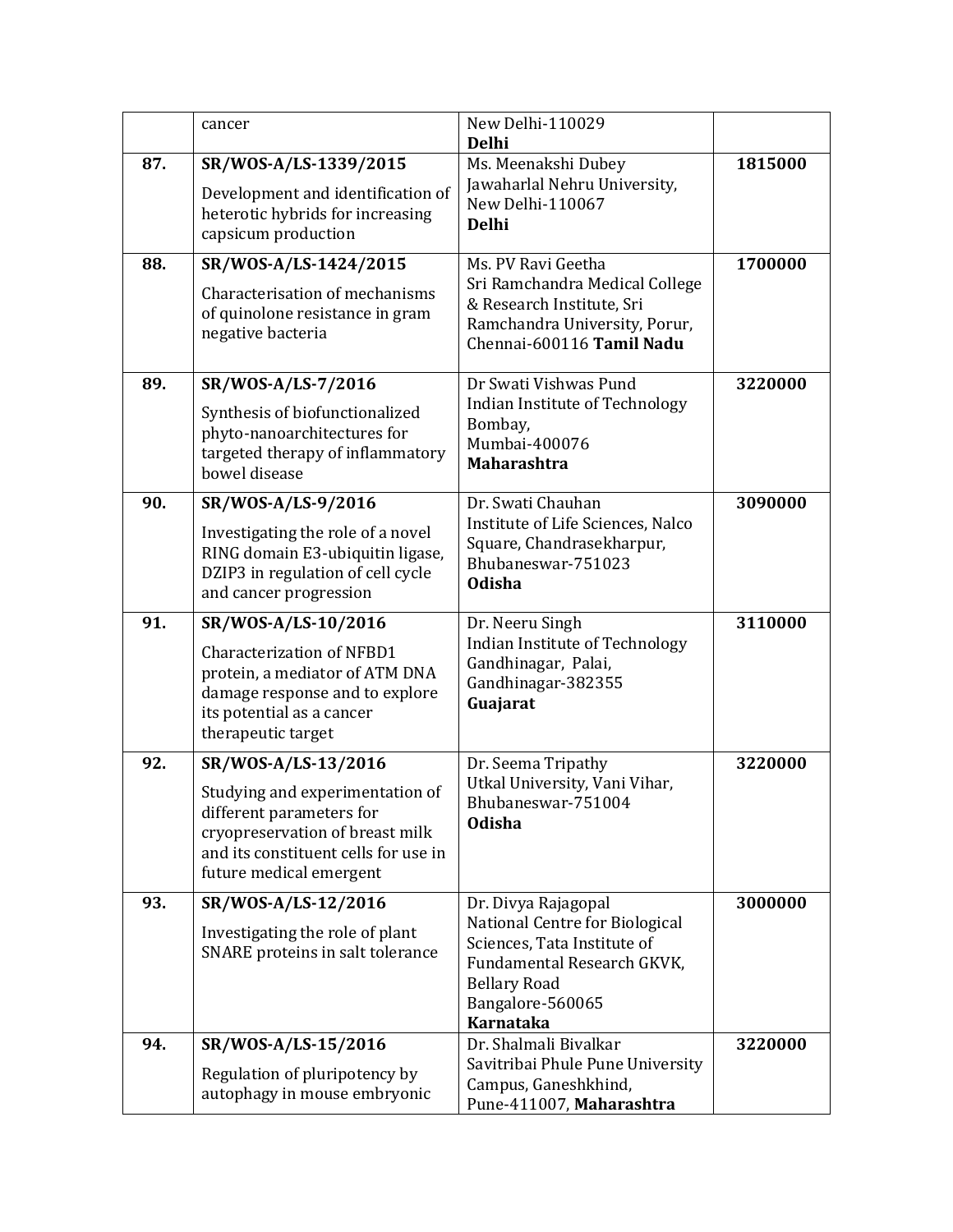|      | stem cells                                                                                                                                                                             |                                                                                                                                              |         |
|------|----------------------------------------------------------------------------------------------------------------------------------------------------------------------------------------|----------------------------------------------------------------------------------------------------------------------------------------------|---------|
| 95.  | SR/WOS-A/LS-22/2016<br>Molecular and chemical profiling<br>of different populations of Rheum<br>species                                                                                | Ms Shagoon Tabin Khan<br>University of Kashmir,<br>Hazratbal,<br>Srinagar-190006<br><b>J &amp; K</b>                                         | 2164000 |
| 96.  | SR/WOS-A/LS-29/2016<br>Genetic and molecular dissection<br>of rust resistance in soybean                                                                                               | Dr. Shobha Ulavappa Immadi<br>University of Agricultural<br>Sciences, Dharwad-580005<br><b>Karnataka</b>                                     | 2930000 |
| 97.  | SR/WOS-A/LS-32/2016<br>Production, characterization and<br>over expression of Versatile<br>Perxidase (VP) of white-Rot fungi<br>for deconstruction of<br>lignocellulosic crop residues | Ms. R Aarthi<br>National Institute of Animal<br>Nutrition & Physiology,<br>Adugodi,<br>Bangalore-560030<br><b>Karnataka</b>                  | 2350000 |
| 98.  | SR/WOS-A/LS-36/2016<br>Production of nano-scaled<br>cellulose and its application as<br>bioactive paper products                                                                       | Dr. Chhavi Sharma<br>Avantha Centre for Industrial<br>Research & Development, Paper<br>Mill Campus,<br>Yamuna Nagar-135001<br><b>Haryana</b> | 2974000 |
| 99.  | SR/WOS-A/LS-38/2016<br>Development of an integrated<br>bioprocess for synthesis and<br>purification of galacto-<br>oligosaccharides                                                    | Dr. Anita Srivastava<br>Indian Institute of Technology<br>Delhi, Hauz Khas<br>New Delhi-110006<br><b>Delhi</b>                               | 2930000 |
| 100. | SR/WOS-A/LS-48/2016<br>Role of a Functional validation of<br>novel sequence variants in<br>monogenic disorders to prove<br>their pathogenicity                                         | Dr. Priyanka Srivastava<br>Sanjay Gandhi Postgraduate<br>Institute of Medical Sciences,<br>Lucknow-226014<br><b>Uttar Pradesh</b>            | 3100000 |
| 101. | SR/WOS-A/LS-49/2016<br>Exploring the role of JA signaling<br>pathway in Arachis hypogeal-<br>Bradyrhizobia root nodule<br>symbiosis                                                    | Dr. Saswati Sen<br>University of Calcutta, 35<br>Ballygunge Circular Road,<br>Kolkata-700019<br><b>West Bengal</b>                           | 3220000 |
| 102. | SR/WOS-A/LS-54/2016<br>Cloning, sequencing and<br>expression of a gene linked to<br>induced antiviral resistance in<br>papaya                                                          | Dr. Aparna Srivastava<br>Lucknow University,<br>Lucknow-226007<br><b>Uttar Pradesh</b>                                                       | 3150000 |
| 103. | SR/WOS-A/LS-61/2016<br>To decipher the histone                                                                                                                                         | Dr. Amita Dubey<br>National Botanical Research                                                                                               | 3000000 |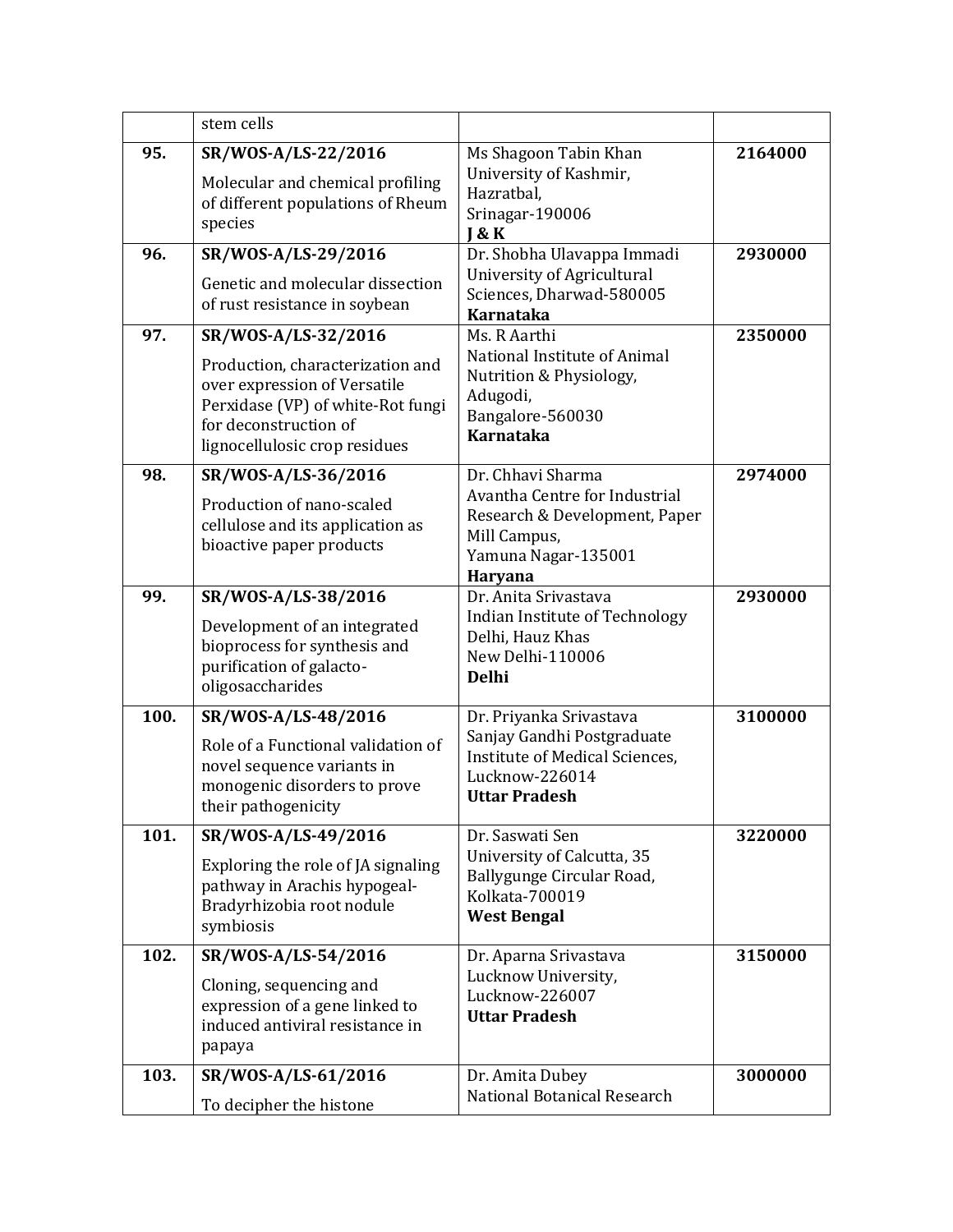|      | acetylation dynamics regulating<br>the yield and quality of cotton<br>fiber                                                                                                                                   | Institute, Rana Pratap Marg,<br>Lucknow-226001<br><b>Uttar Pradesh</b>                                                                              |         |
|------|---------------------------------------------------------------------------------------------------------------------------------------------------------------------------------------------------------------|-----------------------------------------------------------------------------------------------------------------------------------------------------|---------|
| 104. | SR/WOS-A/LS-64/2016<br>Dual acting methotrexate<br>conjugated oley1 chitosan coated<br>iron oxide/gold hybrid<br>nanobiocomposites for lung<br>cancer imaging (MRI and CT) and<br>therapy                     | Dr. Hemlatha Thiagarajan<br><b>Central Leather Research</b><br>Institute, Adyar<br>Chennai-600020<br><b>Tamil Nadu</b>                              | 3000000 |
| 105. | SR/WOS-A/LS-66/2016<br><b>Identification</b> and<br>characterization of molecular<br>receptors in Aedes aegypti<br>associated with dengue virus<br>serotype-2 and understanding<br>their role in pathogenesis | Dr. Sonam Popli<br>University of Delhi<br>Delhi-110007<br><b>Delhi</b>                                                                              | 3000000 |
| 106. | SR/WOS-A/LS-85/2016<br>Characterization and functional<br>validation of cold induced gene<br>from Brassica oleracea in<br>Arabidopsis thaliana                                                                | Ms. Nelofer Jan<br>University of Kashmir,<br>Srinagar-190006<br>J & K                                                                               | 1980000 |
| 107. | SR/WOS-A/LS-98/2016<br>Role of SUN1 (Sad/1UNC-84)<br>domain protein from Chickpea<br>and its orthologue from<br>Arabidopsis in dehydration Stress                                                             | Ms. Poonam Mishra<br>Jawaharlal Nehru University<br>Campus, Aruna Asaf Ali Marg,<br>New Delhi-110067<br><b>Delhi</b>                                | 1980000 |
| 108. | SR/WOS-A/LS-104/2016<br>Design, synthesis, and anti-HIV<br>evaluation of novel 1,3,5-triazine<br>derivatives targeting the entrance<br>channel of the NNRTI binding<br>pocket                                 | Ms. Saumya Singh<br>Sam Higginbottom Institute of<br>Agriculture Technology and<br>Sciences,<br>Allahabad-211007<br><b>Uttar Pradesh</b>            | 1820000 |
| 109. | SR/WOS-A/LS-109/2016<br>Taxonomy and DNA-barcoding of<br>blow files (Diptera: Calliphoridae)<br>from North-east Himalaya                                                                                      | Dr. Meenakshi Malhotra<br>Punjabi University,<br>Patiala-147002<br>Punjab                                                                           | 2670000 |
| 110. | SR/WOS-A/LS-128/2016<br>Co delivery of Erlotinib and<br>Luteolin with chitosan-g-TGS<br>nanocarriers-Potential<br>modulators of EGFR mediated<br>P13K/AKT/mTOR pathway for                                    | Ms. Parimala Devi Ganthala<br>National Institute of<br>Pharmaceutical Education and<br>Research (NIPER), Balanagar<br>Hyderabad-500037<br>Telengana | 2040000 |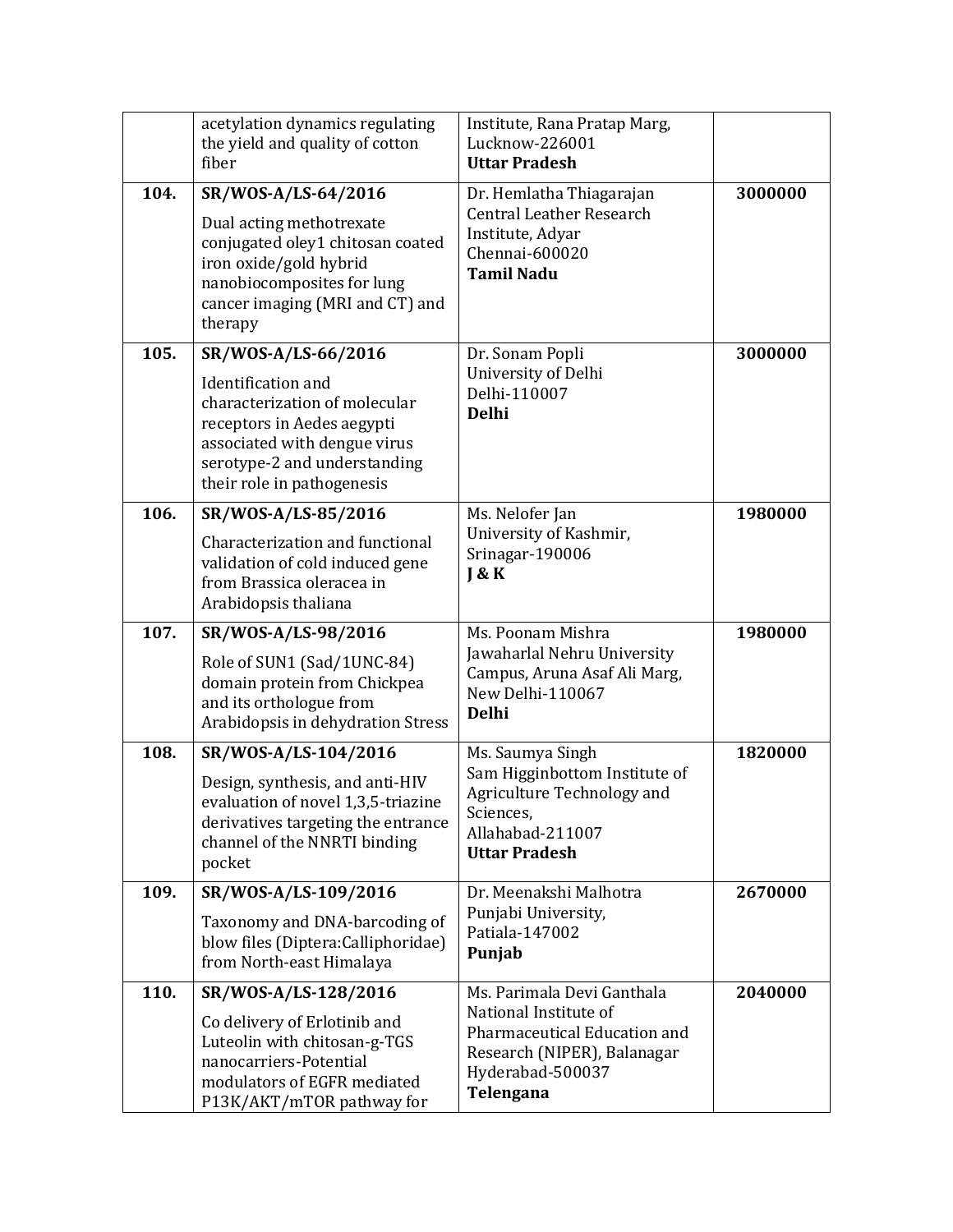|      | overcoming multidrug resistance                                                                                                                                                        |                                                                                                                      |         |
|------|----------------------------------------------------------------------------------------------------------------------------------------------------------------------------------------|----------------------------------------------------------------------------------------------------------------------|---------|
| 111. | SR/WOS-A/LS-145/2016<br>Laboratory culturing and field<br>studies to understand the effect<br>of dissolved oxygen on benthic<br>foraminifera, and its<br>paleoclimatic implications    | Dr. Sujata Kurtarkar Raikar<br>National Institute of<br>Oceanography, Dona Paula,<br>Goa-403004<br>Goa               | 2510000 |
| 112. | SR/WOS-A/LS-159/2016<br>Plant extract-mediated synthesis<br>of nanocatalysts (metal and metal<br>oxides) for the enhanced energy<br>recovery using microbial fuel cell                 | Dr. Swagatika Rout<br>Indian Institute of Technology<br>Kharagpur-721302<br><b>West Bengal</b>                       | 2780000 |
| 113. | SR/WOS-A/LS-160/2016<br>Microalgal cultivation for<br>commercial scale astaxanthin<br>production and other value added<br>bioproducts                                                  | Dr. Simrat Kaur<br>Indian Institute of Technology,<br>Kharagpur-721302<br><b>West Bengal</b>                         | 2780000 |
| 114. | .SR/WOS-A/LS-164/2016<br>Investigation on expression<br>analysis of 2 acetyl-1-pyrroline<br>(2AP) biosynthetic pathway<br>genes in scented rice (Oryza<br>sativa L.) under salt stress | Ms. Renuka<br>Savitribai Phule Pune<br>University,<br>Pune-411007<br><b>Maharashtra</b>                              | 2360000 |
| 115. | SR/WOS-A/LS-172/2016<br>Elucidating the network of<br>miRNAs targets' and their<br>significance in the murine<br>neuronal cells development<br>differentiation                         | Dr. Vanita Uppada<br>University of Hyderabad, CR Rao<br>Road, Gachibowli,<br>Hyderabad-500046<br>Telengana           | 3220000 |
| 116. | SR/WOS-A/LS-173/2016<br>Studying the effect of actin<br>targeted drugs on the eactin<br>binding domain of $\beta$ -spectrin                                                            | Dr. Sansa Dutta<br>Saha Institute of Nuclear<br>Physics, 1/AF Bidhannagar,<br>Kolkata-700064<br><b>West Bengal</b>   | 3110000 |
| 117. | SR/WOS-A/LS-176/2016<br>Molecular and in-silico<br>characterization of stress<br>responsive hypothetical proteins<br>of Anabaena PCC7120                                               | Dr. Ruchi Rai<br><b>Institute of Science, Banaras</b><br>Hindu University<br>Varanasi-221005<br><b>Uttar Pradesh</b> | 2600000 |
| 118. | SR/WOS-A/LS-212/2016<br>Genetic polymorphism of human<br>leucocyte antigen (HLA) and                                                                                                   | Ms. Mousumi Dutta<br>ICMR, NE Region, Post Box No.<br>105,                                                           | 2030000 |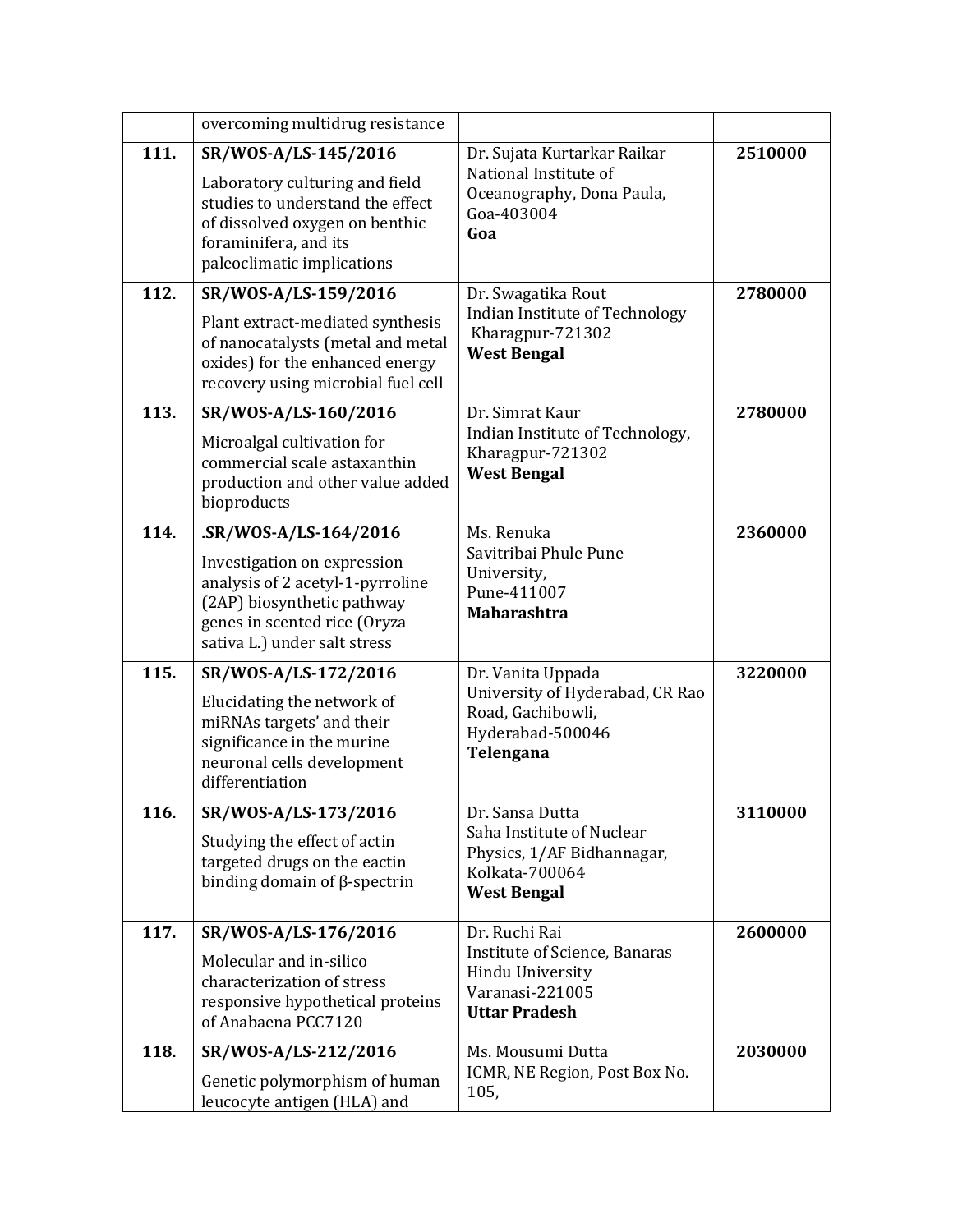| 126. | SR/WOS-A/LS-295/2016                                                                                                                                                                    | Ms. Sindhuri Upadrasta                                                                                                       | 1836000 |
|------|-----------------------------------------------------------------------------------------------------------------------------------------------------------------------------------------|------------------------------------------------------------------------------------------------------------------------------|---------|
| 125. | SR/WOS-A/LS-252/2016<br>Design and development of<br>biodegradable polymeric<br>nanoparticles for concomitant<br>delivery of anti cancer agents                                         | Ms. Akansha Behl<br>Indian Institute of Technology<br>Delhi, Hauz Khas,<br>New Delhi-110016<br><b>Delhi</b>                  | 1600000 |
| 124. | SR/WOS-A/LS-202/2016<br><b>Functional Genomics of MiR-2909</b><br>in Energy Metabolism                                                                                                  | Dr. Deepti Malik<br>Postgraduate Institute of<br><b>Medical Education &amp; Research</b><br>Chandigarh-160012<br>Chandigarh  | 3220000 |
| 123. | SR/WOS-A/LS-283/2016<br><b>Evaluation of GS mediated</b><br>anticancer mechanisms in<br>prostate cancer: Assessment of<br>their candidature for developing<br>novel cancer therapeutics | Dr. Garima Jain<br>Banaras Hindu University,<br>Varanasi-221005<br><b>Uttar Pradesh</b>                                      | 3135500 |
| 122. | SR/WOS-A/LS-244/2016<br>Fabrication of paclitaxel loaded<br>calcium phosphate nanoparticles:<br>A novel nanocomposite for bone<br>cancer treatment                                      | Dr. Sathya Sadhasivam<br>Periyar University, Periyar<br>Palkalai Nagar,<br>Salem-636011<br><b>Tamil Nadu</b>                 | 2460000 |
| 121. | SR/WOS-A/LS-231/2016<br>Modulation of Growth, secondary<br>metabolites production and<br>genetic transformation of<br>Pueraria tuberosa                                                 | Ms. Bhanupriya Kanthaliya<br>University College of Science,<br>Mohan Lal Sukhadia University,<br>Udaipur-313001<br>Rajasthan | 1870000 |
| 120. | SR/WOS-A/LS-234/2016<br>Investigation of the role Atf1 in<br>co-ordination of signaling<br>pathways that regulate G2-M<br>progression in<br>Schizosccaromyces pombe                     | Dr. Protiti Ghosh<br>University of Calcutta, 35,<br>Ballygunge Circular Road,<br>Kolkata-700019<br><b>West Bengal</b>        | 3217000 |
| 119. | SR/WOS-A/LS-227/2016<br>Effect of melatonin on leptin<br>signaling pathway during obesity<br>and leptin resistant condition in<br>hypothalamus and adipose cell<br>lines                | Ms. Vennila Suriagandhi<br>Bharathidasan University,<br>Tiruchirappalli-620024<br><b>Tamil Nadu</b>                          | 2590000 |
|      | immunomodulation of<br>inflammatory cytokines in<br>influenza infected population of<br>Assam, India                                                                                    | Dibrugarh-786001<br>Assam                                                                                                    |         |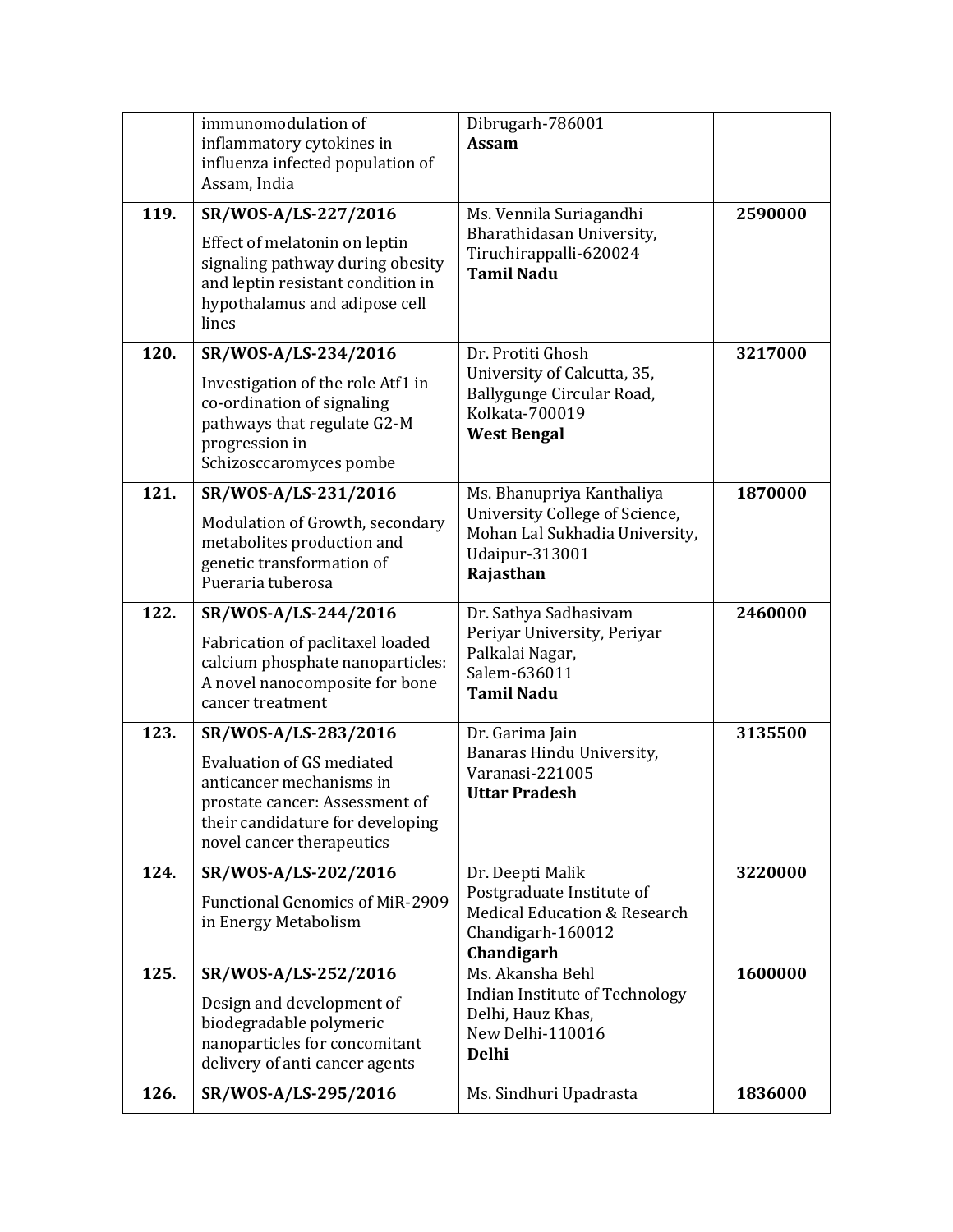|      | Comprehensive lipidome<br>profiling in the apicomplexan                                                                                                               | <b>CSIR-National Chemical</b><br>Laboratory,                                                                                                   |         |
|------|-----------------------------------------------------------------------------------------------------------------------------------------------------------------------|------------------------------------------------------------------------------------------------------------------------------------------------|---------|
|      | parasite Toxoplasma gondii                                                                                                                                            | Pune-411008<br><b>Maharashtra</b>                                                                                                              |         |
| 127. | SR/WOS-A/LS-302/2016<br>Chronic obstructive pulmonary<br>disease -Role of alveolar type II<br>pneumicytes and disease<br>pathobiology-in vitro and in vivo<br>studies | Dr. Farida Khan<br>Rajiv Gandhi Centre for<br>Biotechnology (RGCB), Thycaud<br>Post, Poojappura,<br>Thiruvananthapuram-695014<br><b>Kerala</b> | 3220000 |
| 128. | SR/WOS-A/LS-314/2016                                                                                                                                                  | Ms. Nidhi Jain Singhai                                                                                                                         | 2485000 |
|      | Development and<br>characterization of drug loaded<br>surface functionalized carbon<br>nanotubes for the treatment of<br>breast cancer                                | Rajiv Gandhi Prodyyogiki<br>Vishwavidyalaya,<br>Bhopal-462036<br><b>Mahdya Pradesh</b>                                                         |         |
| 129. | SR/WOS-A/LS-358/2016                                                                                                                                                  | Dr. Neerja Aggarwal                                                                                                                            | 3098000 |
|      | Role of Kisspeptins during<br>reproductive cycle of the Indian<br>freshwater fish                                                                                     | University of Delhi<br>Delhi-110007<br><b>Delhi</b>                                                                                            |         |
| 130. | SR/WOS-A/LS-386/2016                                                                                                                                                  | Ms. M. Maria Leena                                                                                                                             | 2590000 |
|      | Development of Nanofiber<br>incorporated hydrogels as 3D<br>scaffold skin tissue growth                                                                               | Indian Institute of Crop<br>Processing Technology,<br>Pudukkottai Road,<br>Thanjavur-613005<br><b>Tamil Nadu</b>                               |         |
| 131. | SR/WOS-A/LS-402/2016                                                                                                                                                  | Ms. Sapna Pandey                                                                                                                               | 1870000 |
|      | Identification of shikimate kinase<br>as a drug target against<br>Mycobacterium tuberculosis                                                                          | Central Drug Research Institute,<br>Lucknow-226031<br><b>Uttar Pradesh</b>                                                                     |         |
| 132. | SR/WOS-A/LS-407/2016                                                                                                                                                  | Dr. Sunanda Panda                                                                                                                              | 2888000 |
|      | Possible prevention of thyroid<br>problems with two herbal<br>extracts: isolation &<br>characterization of the active<br>compounds                                    | Devi Ahilya University,<br>Takshshila Campus,<br>Indore-452001<br><b>Madhya Pradesh</b>                                                        |         |
| 133. | SR/WOS-A/LS-430/2016                                                                                                                                                  | Ms. Sarada Anepu                                                                                                                               | 2650000 |
|      | Formulation and Optimization of<br>pH sensitive peroral dosage<br>forms for chromo endoscopy of<br>gastro intestinal tract                                            | Andhra University College of<br>Pharmaceutical Sciences,<br>Andhra University,<br>Visakhapatnam-530003<br><b>Andhra Pradesh</b>                |         |
| 134. | SR/WOS-A/LS-463/2016                                                                                                                                                  | Dr. Surabhi Kirti Mishra                                                                                                                       | 3149000 |
|      | Study of role Oxidative stress and                                                                                                                                    | Jawaharlal Nehru University,<br>New Delhi-110067                                                                                               |         |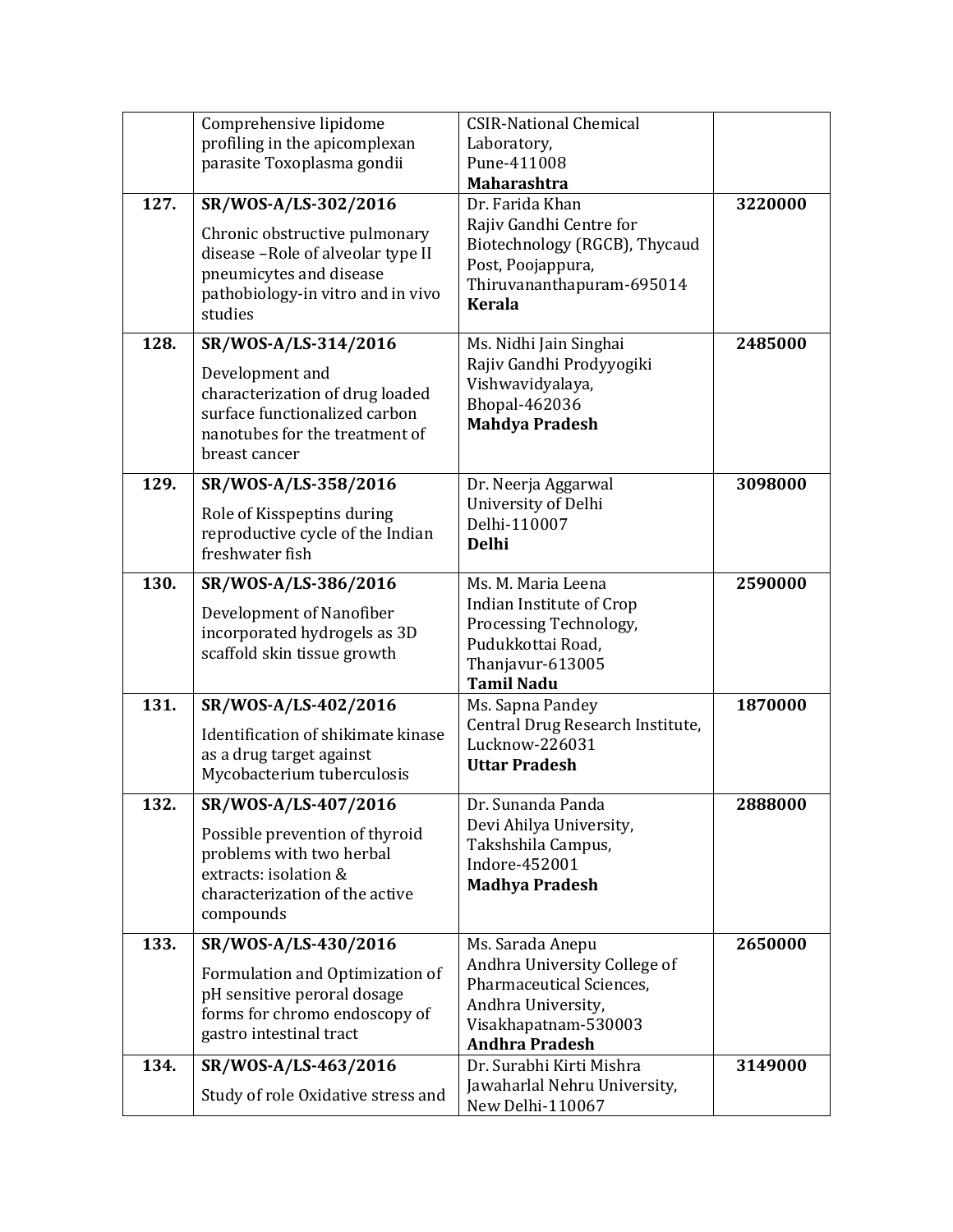|      | Exosomes in inflammation-<br>associated cancer                                                                                                                                                                                            | <b>Delhi</b>                                                                                                                   |         |  |  |
|------|-------------------------------------------------------------------------------------------------------------------------------------------------------------------------------------------------------------------------------------------|--------------------------------------------------------------------------------------------------------------------------------|---------|--|--|
|      | <b>EARTH &amp; ATMOSPHERIC SCIENCES</b>                                                                                                                                                                                                   |                                                                                                                                |         |  |  |
| 135. | SR/WOS-A/EA-1001/2015<br>Modeling agricultural Water<br>productivity using earth<br>observation technique over<br>Indian region                                                                                                           | Dr Indrani Choudhury Singh<br>BPSG/EPSA, Space Application<br>Centre (ISRO),<br>Ahmedabad-380015,<br>Gujarat                   | 2400000 |  |  |
| 136. | SR/WOS-A/EA-1004/2015<br>Micro level study of Varuna sub<br>basin for delineation of aquifer<br>system and estimation of<br>groundwater resources                                                                                         | Dr. Sangita Dey<br>Banaras Hindu University,<br>Varanasi-221005<br><b>Uttar Pradesh</b>                                        | 3003000 |  |  |
| 137. | SR/WOS-A/EA-1006/2015<br>Implications of sedimentary<br>provenance analysis as a proxy to<br>changing paleoclimate and basin<br>tectonics: case studies from the<br>permo-carboniferous lower<br>Gondwana successions of eastern<br>India | Dr. Sampa Ghosh<br>Presidency University, 86/1<br>College Street,<br>Kolkata-700073<br><b>West Bengal</b>                      | 2935000 |  |  |
| 138. | SR/WOS-A/EA-1014/2015<br>Remote sensing based coral<br>habitat suitability mapping and<br>conservation along Andaman &<br>Nicobar Island                                                                                                  | Ms. Debaleena Majumdar<br>Indian Institute of Technology<br>Kharagpur,<br>Kharagpur-721302<br><b>West Bengal</b>               | 1604000 |  |  |
| 139. | SR/WOS-A/EA-1009/2015<br>Tectonic evolution of the mishmi<br>thrust in mishmi metamorphic<br>complex in the eastern syntaxial<br>bend with reference to<br>morphotectonic and neotectonic<br>implications in Arunachal<br>Himalaya        | Dr. Rajkumari Mrinalinee Devi<br><b>CSIR-North East Institute of</b><br>Science & Technology,<br>Jorhat-785006<br><b>Assam</b> | 2685000 |  |  |
| 140. | SR/WOS-A/EA-1012/2015<br>Chemical evolution and source<br>apportionment of size segregated<br>organic aerosols at middle Indo-<br>Gangetic Plain                                                                                          | Ms. Nandita Singh<br>Banaras Hindu University,<br>Varanasi-221005<br><b>Uttar Pradesh</b>                                      | 1760000 |  |  |
| 141. | SR/WOS-A/EA-1015/2015<br>Ionospheric morphological<br>studies susing the COSMIC GPS                                                                                                                                                       | Dr. Gouthu Uma<br>Madanapalle Institute of<br>Technology & Science, PO Box                                                     | 2414000 |  |  |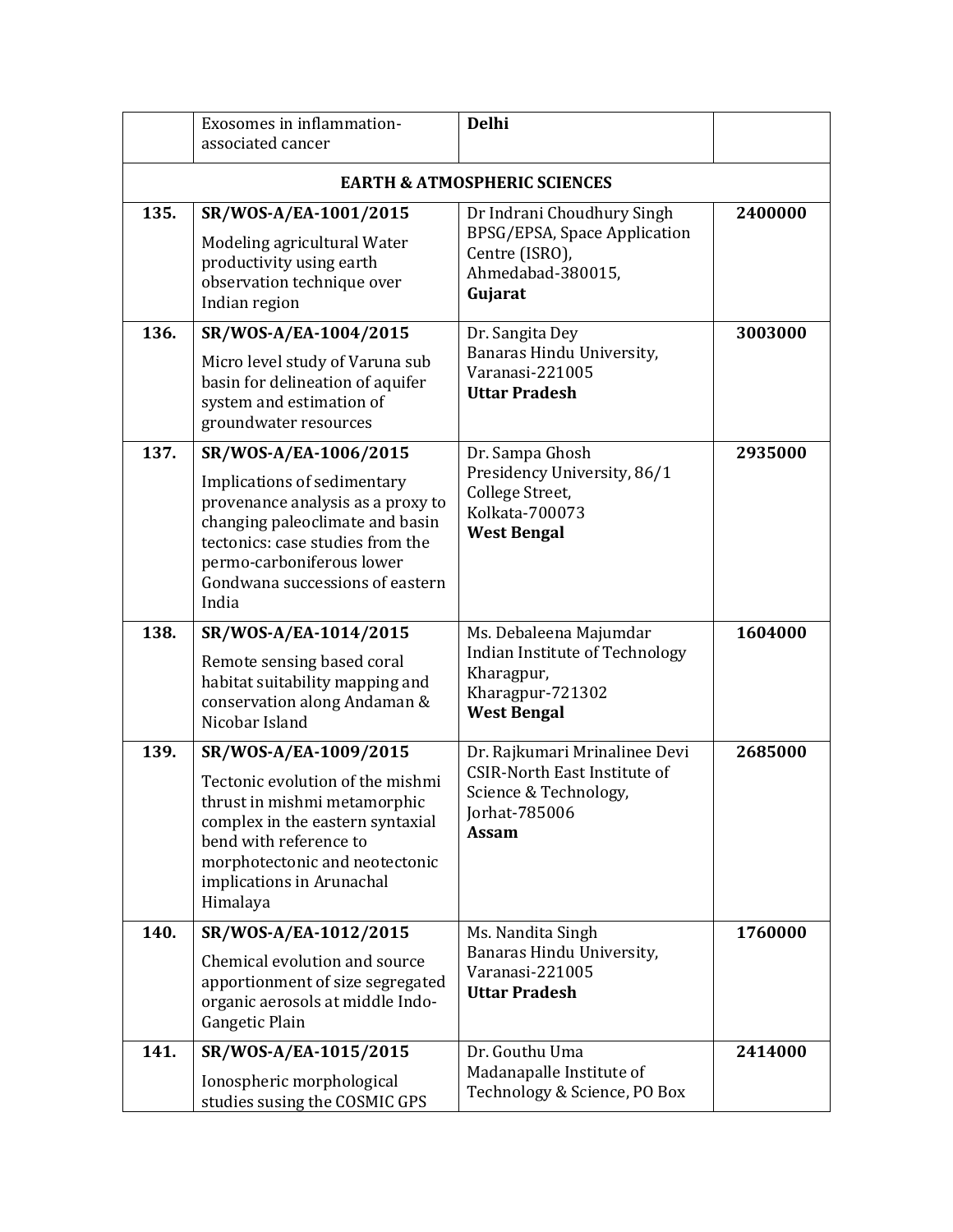|      | radio occultation (RO) technique<br>and development reliable<br>methods to screen-out<br>questionable electron density<br>profiles                                                                   | No 14, Kadiri Road, Angallu,<br>Madanapalle-517325<br><b>Andhra Pradesh</b>                                                                                  |         |
|------|------------------------------------------------------------------------------------------------------------------------------------------------------------------------------------------------------|--------------------------------------------------------------------------------------------------------------------------------------------------------------|---------|
| 142. | SR/WOS-A/EA-1016/2015<br>Hill slope hydrological<br>functioning along a forest<br>degradation gradient in the<br>Lesser Himalaya of India                                                            | Dr Nuzhat UI Qayoom Qazi<br>National Institute of Hydrology,<br>Roorkee-247667<br><b>Uttar Pradesh</b>                                                       | 2410000 |
| 143. | SR/WOS-A/EA-1017/2015<br>Frequency, magnitude and causes<br>of large floods vis-a-vis climatic<br>excursions during past 2 ka: A<br>study of alluvial lacustrine<br>records in dryland western India | Dr. Alpa Sridhar<br>The M.S. University of Baroda,<br>Vadodara-390002<br>Gujarat                                                                             | 2820000 |
| 144. | SR/WOS-A/EA-1017-B/2015<br>Crustal evolutionary studies of<br>the mesoproterozoic litho-<br>assemblages of South Delhi<br>terrain from Sirohi district,<br>Rajasthan                                 | Ms. Riya Dutta<br>Mohanlal Sukhadia University,<br>51, Sarswati Marg,<br>Udaipur-313001<br>Rajasthan                                                         | 1690000 |
| 145. | SR/WOS-A/EA-1023/2015<br>Diversity and evolution of<br>suboceanic mantle: constraints<br>from Phanerozoic ophiolites<br>between Nagaland-Manipur and<br>Andaman Island                               | Dr. Sarmistha Mukhopadhyay<br>University of Calcutta, 35<br>Ballygunge Circular Road,<br>Kolkata-700019<br><b>West Bengal</b>                                | 2445000 |
|      |                                                                                                                                                                                                      | <b>ENGINEERING &amp; TECHNOLOGY</b>                                                                                                                          |         |
| 146. | SR/WOS-A/ET-1049/2014<br>Automatic surveillance system to<br>detect abnormal behaviors and<br>abandoned objects in public<br>places                                                                  | Ms. Ariffa Begum<br>Vickram College of Engineering,<br>Srinivasa Gardens, Madurai<br>Sivaganga Road,<br>Enathi-630561<br><b>Tamil Nadu</b>                   | 1775000 |
| 147. | SR/WOS-A/ET-1089/2014<br>Realization of chaotic dynamical<br>systems on field programmable<br>gate arrays (FPGAs) and<br>application to secure<br>communications                                     | Ms. D. D. Devi Sasikala<br>Sri Venkateswra College of<br>Engineering & Technology, RVS<br>Nagar, Tirupathi Road,<br>Chittoor-517127<br><b>Andhra Pradesh</b> | 2140000 |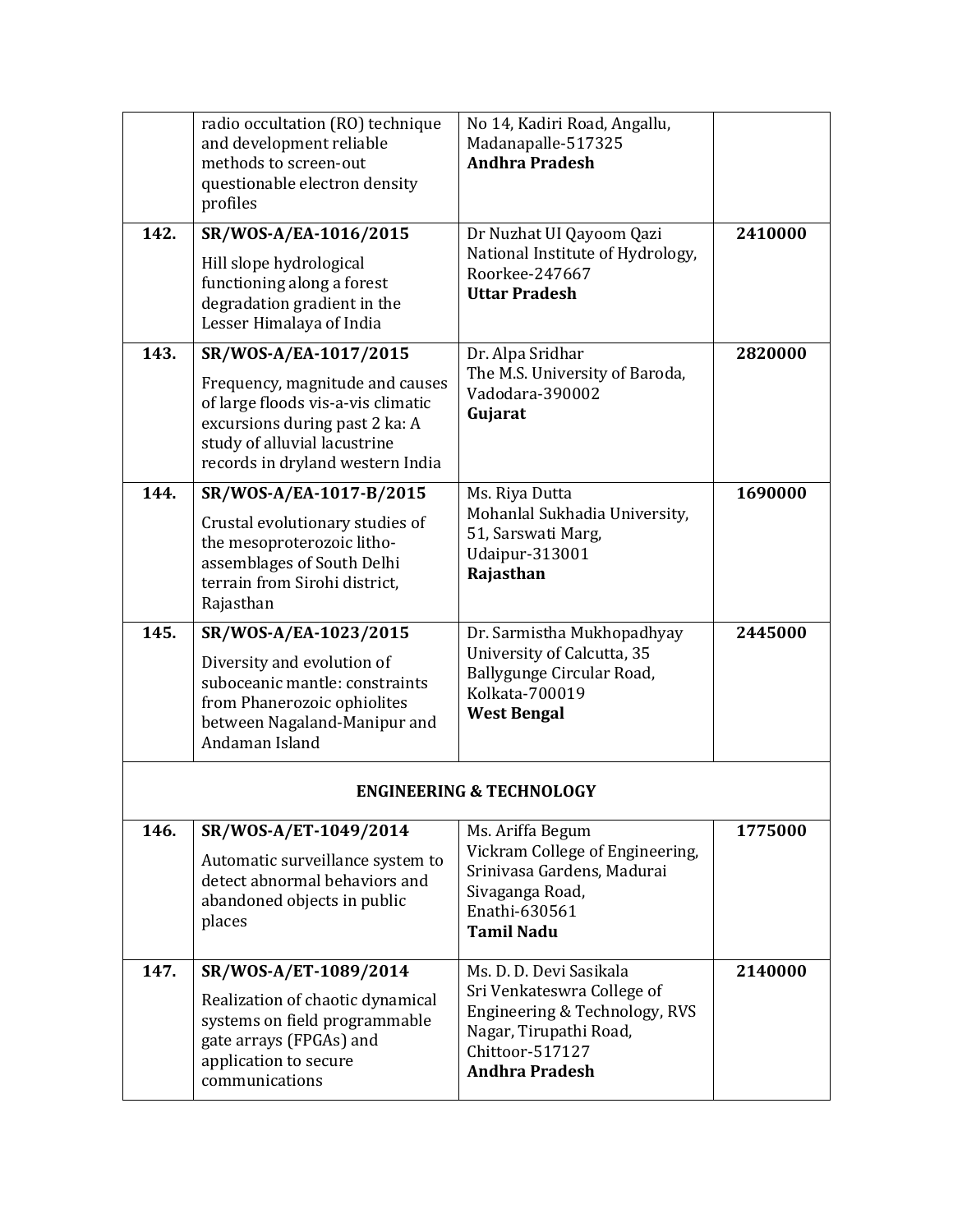| 148. | SR/WOS-A/ET-1050/2014                                         | Dr. Jyothi Thati                                            | 3003000 |
|------|---------------------------------------------------------------|-------------------------------------------------------------|---------|
|      | Process intensification by                                    | <b>University College of</b>                                |         |
|      | spherical crystallization and                                 | Technology, Osmania University<br>Hyderabad-500007          |         |
|      | thermodynamic study                                           | Telengana                                                   |         |
|      |                                                               |                                                             |         |
| 149. | SR/WOS-A/ET-1071/2014                                         | Ms. Lakshmi Lingutla                                        | 2005000 |
|      | Dynamic navigation of query                                   | MLR Institute of Technology,                                |         |
|      | results based on concept                                      | Laxman Reddy Avenue,<br>Dungdigal, Quthbullapur (M),        |         |
|      | hierarchies using improved                                    | Hyderabad-500043                                            |         |
|      | distance rank algorithm                                       | Telengana                                                   |         |
| 150. | SR/WOS-A/ET-1096/2015                                         | Ms. Chandrika Kethineni                                     | 2280000 |
|      | A novel bioreactor development                                | Hyderabad Institute of                                      |         |
|      | for microalgal cultivation and for                            | Technology and Management,<br>Gowdavelly (Village), Medchal |         |
|      | production of value added                                     | Hyderabad -501401                                           |         |
|      | products                                                      | Telengana                                                   |         |
| 151. | SR/WOS-A/ET-1015/2015                                         | Ms. Geetika Munjal                                          | 1890000 |
|      | Phylogenetic model for cancer                                 | ITM University, Sector-23A,                                 |         |
|      | classification                                                | Gurgaon-122017<br>Haryana                                   |         |
| 152. | SR/WOS-A/ET-1035/2015                                         | Ms. Raju Anitha                                             | 1910000 |
|      |                                                               | PACE Institute of Technology &                              |         |
|      | Estimation of brain tissue in<br>schizophrenic patients using | Science, NH-5, Valluru,                                     |         |
|      | magnetization transfer imaging                                | Ongole-523272                                               |         |
|      |                                                               | <b>Andhra Pradesh</b>                                       |         |
| 153. | SR/WOS-A/ET-1036/2015                                         | Ms. Aruna Santhi Kaki<br>PACE Institute of Technology &     | 2100000 |
|      | Improving fuel efficiency in                                  | Sciences, Vallur,                                           |         |
|      | automotive applications using                                 | Ongole-523272                                               |         |
|      | light weight structural materials                             | <b>Andhra Pradesh</b>                                       |         |
| 154. | SR/WOS-A/ET-1041/2015                                         | Ms. Cheerla Padmini                                         | 1995000 |
|      | Design and development of                                     | Vardhaman College of                                        |         |
|      | differential power analysis and                               | Engineering,<br>Hyderabad-501218                            |         |
|      | leakage power analysis resistant                              | Telengana                                                   |         |
|      | cryptosystem                                                  |                                                             |         |
| 155. | SR/WOS-A/ET-1049/2015                                         | Ms. Pooja Sabherwal                                         | 1815000 |
|      | Delineation of QRS complex for                                | ITM University, Sector-23A,<br>Gurgaon-122017               |         |
|      | feature extraction of myocardial                              | Haryana                                                     |         |
|      | infarction in single lead ECG<br>signal                       |                                                             |         |
|      |                                                               |                                                             |         |
| 156. | SR/WOS-A/ET-1064/2015                                         | Dr. K Sivagami<br>Indian Institute of Technology            | 2645000 |
|      | Recovery and removal of oil from                              | Madras,                                                     |         |
|      | petroleum contaminated                                        | Chennai-600036                                              |         |
|      | wastewater/sludge using<br>advanced oxidation processes       | <b>Tamil Nadu</b>                                           |         |
|      |                                                               |                                                             |         |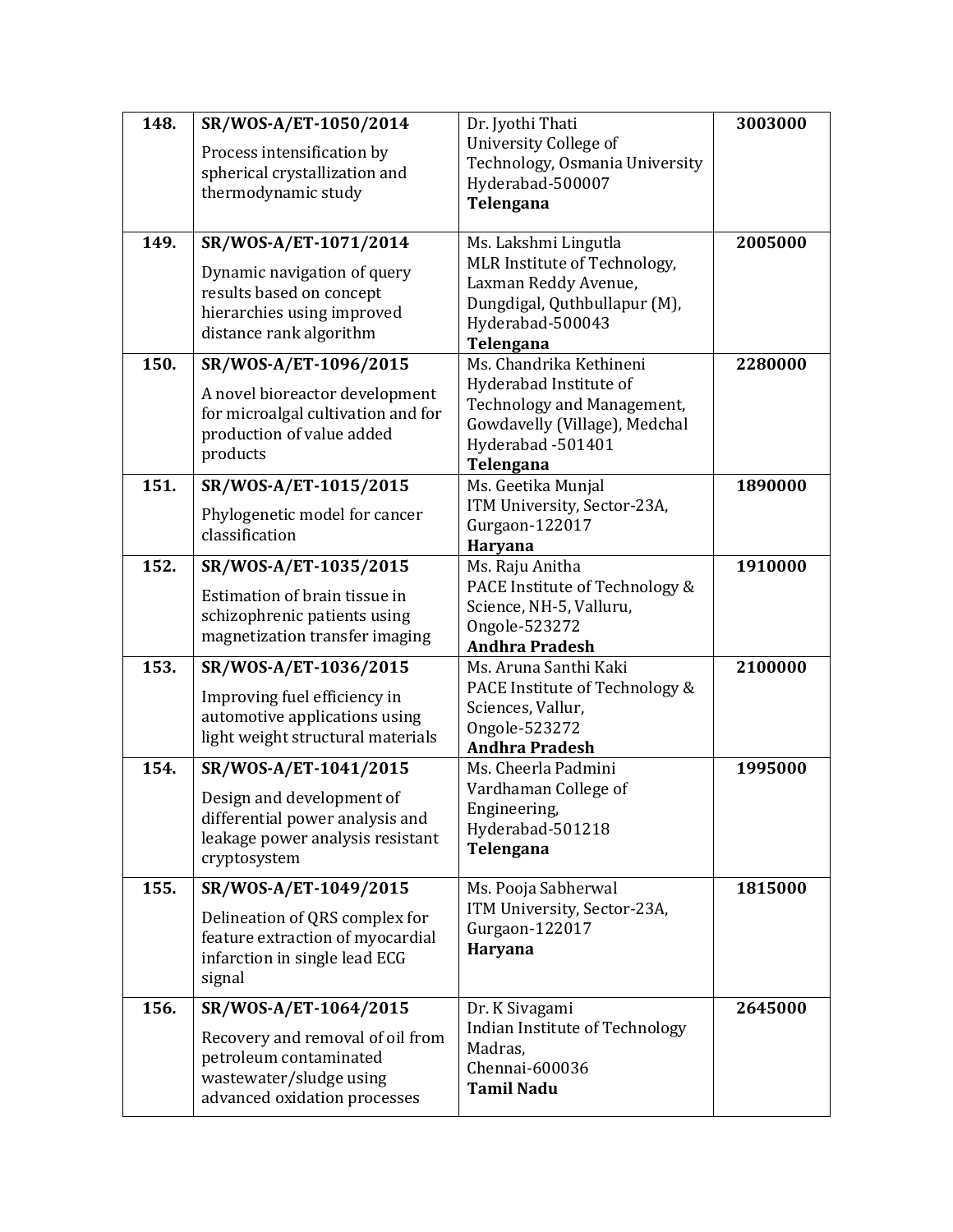| 157. | SR/WOS-A/ET-1067/2015                                                                                                                | Dr. Swati Maitra                                                                                                        | 2410000 |
|------|--------------------------------------------------------------------------------------------------------------------------------------|-------------------------------------------------------------------------------------------------------------------------|---------|
|      | Fatigue characteristics of fiber<br>reinforced concrete and acoustic<br>emission technique for damage                                | Indian Institute of Technology<br>Kharagpur,<br>Kharagpur-721302<br><b>West Bengal</b>                                  |         |
|      | detection                                                                                                                            |                                                                                                                         |         |
| 158. | SR/WOS-A/ET-1068/2015<br>Development of one dimensional<br>ZnO based hetrojunction<br>nanostructures for photovoltaic<br>application | Ms. Monika Kumari<br>Kurukshetra University,<br>Kurukshetra-136119<br><b>Haryana</b>                                    | 2040000 |
| 159. | SR/WOS-A/ET-1071/2015                                                                                                                | Ms. Anusha Marouthu                                                                                                     | 2050000 |
|      | An effective co-operative MAC<br>protocol in multi-channel multi-<br>radio environment of cognitive<br>wireless mesh networks        | KL University, Green Fields,<br>Vaddeswaram,<br>Guntur - 522502<br><b>Andhra Pradesh</b>                                |         |
| 160. | SR/WOS-A/ET-1074/2015                                                                                                                | Ms. Lopamudra Banerjee                                                                                                  | 2045000 |
|      | Performance analysis of<br>alternative 2-D channel materials<br>in MOSFET                                                            | Indian Institute of Engineering<br>Science & Technology, Shibpur,<br>Howrah-711103<br><b>West Bengal</b>                |         |
| 161. | SR/WOS-A/ET-1076/2015                                                                                                                | Ms. Hima G B Bindu                                                                                                      | 1985000 |
|      | Energy and QoS management in<br>cloud Computing environment                                                                          | Sri Venkateswara College of<br>Engineering and Technology,<br>R.V.S. Nagar,<br>Chittoor-517127<br><b>Andhra Pradesh</b> |         |
| 162. | SR/WOS-A/ET-1100/2015                                                                                                                | Ms. Kande Archana                                                                                                       | 1720000 |
|      | A novel security for ATM<br>framework by using digital image<br>processing                                                           | MLR Institute of Technology,<br>Laxman Reddy Avenue,<br>Dundigal, Quthbullapur,<br>Hyderabad-43<br>Telengana            |         |
| 163. | SR/WOS-A/ET-1102/2015                                                                                                                | Ms. Jutika Devi                                                                                                         | 2310000 |
|      | Modeling, synthesis &<br>characterization of core-shell<br>nanocomposites for microwave<br>filter application                        | Gauhati University, Jalukbari,<br>Guwahati-781014,<br><b>Assam</b>                                                      |         |
| 164. | SR/WOS-A/EA-2/2016                                                                                                                   | Dr. Usha B Joshi                                                                                                        | 3218000 |
|      | Measurement and modeling of<br>grassland CO2 flux in kutch<br>Region using geospatial approach                                       | The Maharaja Sayajirao<br>University of Baroda,<br>Vadodara-390002<br>Gujarat                                           |         |
| 165. | SR/WOS-A/EA-3/2016                                                                                                                   | Dr. Swarnali Majumder                                                                                                   | 2330000 |
|      | Application of time series                                                                                                           | <b>Indian National Centre for</b><br><b>Ocean Information Services</b>                                                  |         |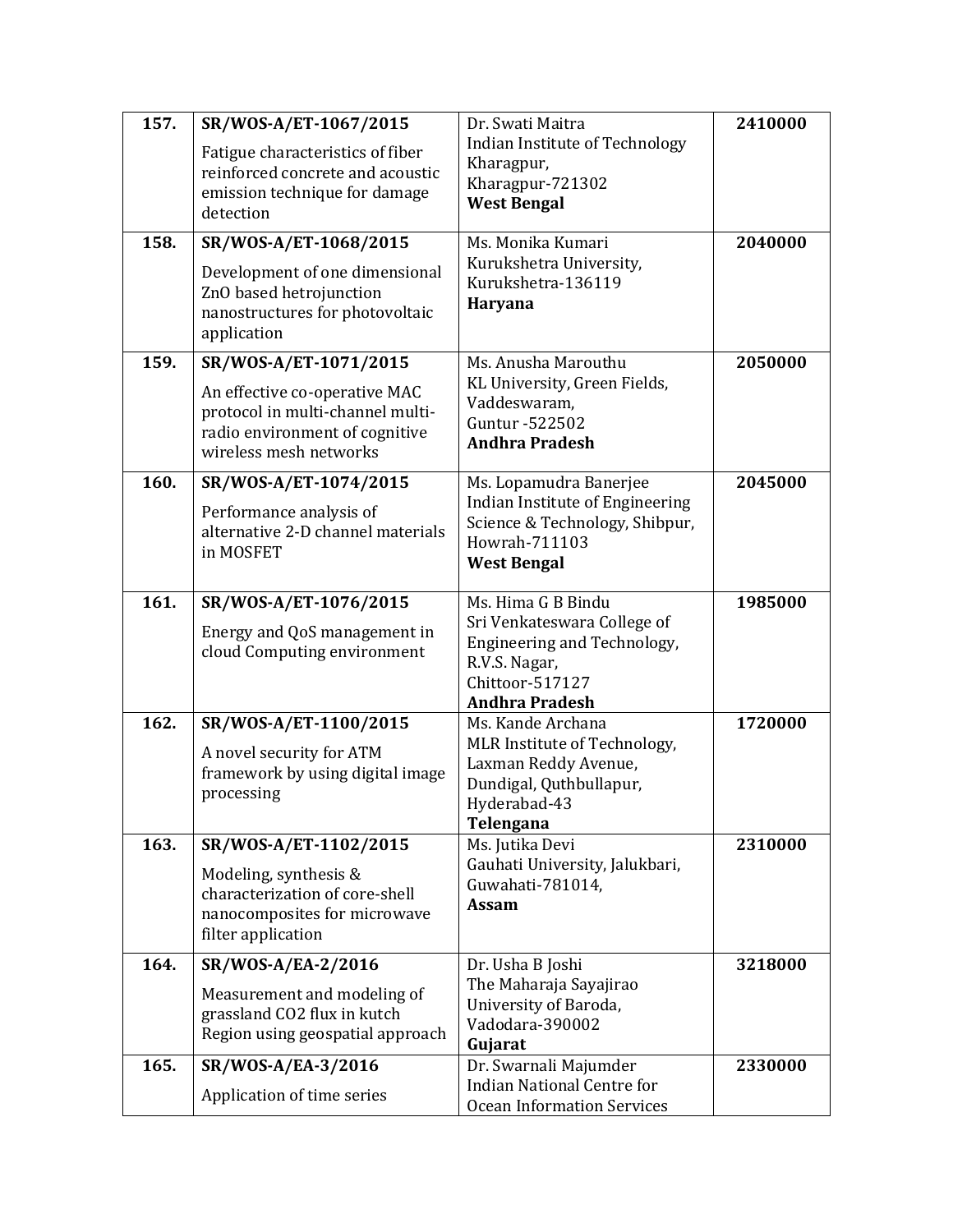| 166. | analysis in investigating chaos in<br>sea surface temperature<br>SR/WOS-A/EA-5/2016<br>Holocene climatic changes based<br>on multiproxy data from fluvial                                                   | (INCOIS), Ministry of Earth<br>Sciences, Govt. of India, Ocean<br>Valley, Pragathi Nagar (BO)<br>Nizampet (SO),<br>Hyderabad-00090<br>Telengana<br>Dr. Rachana Raj<br>The M. S. University of Baroda,<br>Vadodara-390002 | 2614000 |
|------|-------------------------------------------------------------------------------------------------------------------------------------------------------------------------------------------------------------|--------------------------------------------------------------------------------------------------------------------------------------------------------------------------------------------------------------------------|---------|
|      | and lacustrine archives of eastern<br>margin of Little Rann of Kachch,<br>Western India                                                                                                                     | Gujarat                                                                                                                                                                                                                  |         |
| 167. | SR/WOS-A/EA-6/2016<br>Deciphering the origin and<br>evolution of organic matter in<br>aerosols using molecular and<br>stable isotopic techniques                                                            | Dr. Devleena Mani Tiwari<br><b>CSIR-National Geophysical</b><br>Research Institute, Uppal Road,<br>Hyderabad-500007, Telengana                                                                                           | 2618000 |
| 168. | SR/WOS-A/ET-7/2016<br>Ultra-deep desulfurization of<br>transportation fuels by sulfur-<br>selective adosorption for<br>pollution prevention at the<br>source                                                | Ms. Maya Balasaheb Mane<br>National Chemical Laboratory,<br>Pune-411008, Maharashtra                                                                                                                                     | 1978000 |
| 169. | SR/WOS-A/ET-14/2016<br>Study of structure-property<br>correlation to comprehend<br>cementite dissolution during wire<br>drawing process                                                                     | Dr. Sabita Ghosh<br>National Metallurgical<br>Laboratory,<br>Jamshedpur-831007<br><b>Jharkhand</b>                                                                                                                       | 2715000 |
| 170. | SR/WOS-A/EA-17/2016<br>Analysis of spaceborne<br>polarimetric synthetic aperture<br>radar (SAR) data for extraction of<br>land use/land cover (LULC)<br>information with special<br>emphasis on Urban areas | Dr Vijayanthi Nizalapur<br><b>CEPT University, University</b><br>Road, Navrangpur,<br>Ahmedabad-380009<br>Gujarat                                                                                                        | 3278000 |
| 171. | SR/WOS-A/ET-22/2016<br>Early diagnosis of pathologies in<br>retinal image                                                                                                                                   | Ms M Tamil Nidhi<br>Anna University,<br>Chennai-600025<br><b>Tamil Nadu</b>                                                                                                                                              | 1765000 |
| 172. | SR/WOS-A/ET-29/2016<br>Hydrogen assisted corrosion and<br>fracture in pipeline steel                                                                                                                        | Dr. Swapna Dey<br><b>CSIR-National Metallurgical</b><br>Laboratory,<br>Jamshedpur-831007,<br><b>Jharkhand</b>                                                                                                            | 2660000 |